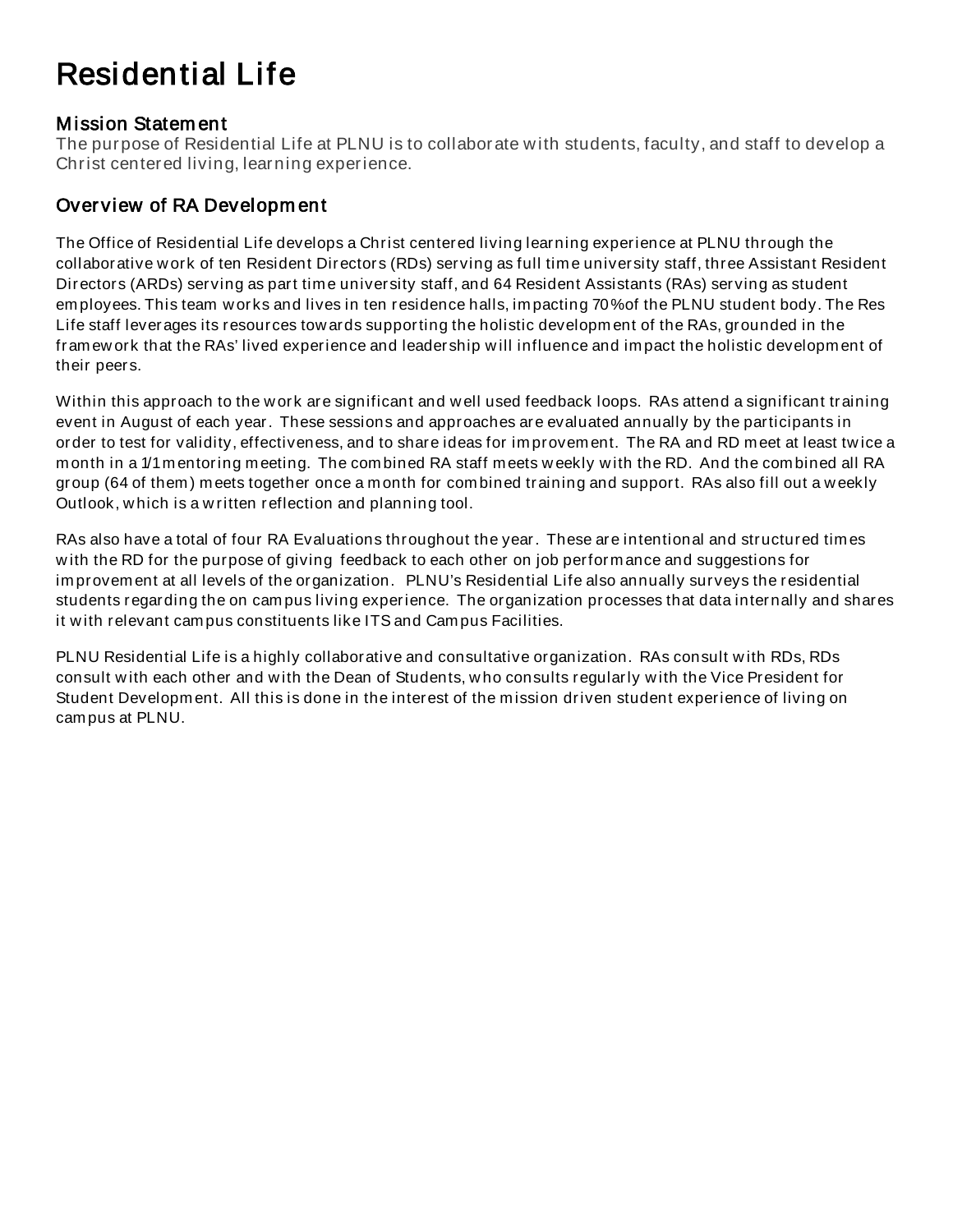# Intended Lear ning Outcom es

|                          |           | Knowledge                     | Humanitarianism   | Interpersonal      |   |
|--------------------------|-----------|-------------------------------|-------------------|--------------------|---|
| <b>Practical</b>         | Cognitive | Acquisition,<br>Integration & | &<br><b>Civic</b> | &<br>Intrapersonal |   |
| Program<br>Competence    |           | Complexity Application        | <b>Engagement</b> | Competence         |   |
| <b>RA</b><br>Development | X         | X                             | х                 | X                  | X |

# Evidence of Lear ning: RA Developm ent

## Cognitive Complexity: Engages with others in constructive ways, assessing assumptions and considering alter native ideas, per spectives, and solutions.

Apartm ent RA - Senior, Fem ale - RA Evaluation #4 (see appendix B)

"I have also learned to w ork on a sm all team , w hich has been really different from the last tw o years, having an 8-person team. The dynamics are so different, which has been challenging at times, and so wonderful at times. What have I learned about myself in this smaller-team context? Hmmm, probably that it's ok to sit in silence <sup>w</sup> hen no one has anything to say. With few er people in a group, there is naturally tim es w here no one is talking, even just when we're driving places or talking in a meeting."

"Another significant part of my journey over the last 3 years of ra-ing has been separating who I am with what I do. Although this is som ething that has been em phasized by ResLife all throughout training and hiring and all, it really is something that has been something I have had to reconsider every year of being an RA. I think w hat <sup>m</sup> akes this piece of the role significant is that everyone around us identifies us largely an RA. With that playing largely into friendships, m entorships, relationships w ith residents, etc., it has been a journey to figure out how to hold that, hold the role, and interpret what that means for me as (RA's name) practically."

The RA Developm ent program aspires to teach the RA principles of cognitive com plexity m ainly through through the intentional m entoring w ith the supervising staff RD. This relationship is based on a constructivist pedagogy and includes conversation and as w ell as formal and inform al training. The m ain assessm ent and evidence of learning takes place as the RD observes and interacts w ith the RA on a regular basis. This takes place in scheduled 1/1 meetings, w eekly RA staff m eetings for the residence hall, and ongoing job related interactions. The intent is that direct and indirect learning takes place as the RD interacts w ith the RA and the RA team , and then consults w ith other RDs, campus colleagues and the Dean of Students. This feedback is then offered back to the RA in the form of inform al conversations, w ritten feedback, coaching, and skill building. The RA is therefore offered the chance to confront their ow n assum ptions as w ell as deficits and challenged to develop alternative perspectives.

In April 2017, all current RAs w ere surveyed on a num ber of issues related to being an RA and their learning and developm ent that took place. Related to cognitive com plexity, RAs w ere asked to respond to the follow ing prom pt: My 1-1 m eetings w ith m y RD have been effective in helping m e to do m y job. 37/63 responded, w ith com bined nearly 90% indicating that they "strongly agreed" or "agreed". RAs w ere also asked to respond to the following prompt: My Dorm RA staff meetings have been effective in helping me to do my job. 37/63 responded, with a combined nearly 100% indicating "strongly agree" or "agree" (see appendix A). The interpretation of these positive results is that the above described feedback loops connecting the student w ith institutional m entoring are creating a rich learning environm ent as w ell as direct and indirect learning regarding the outcom e of cognitive com plexity.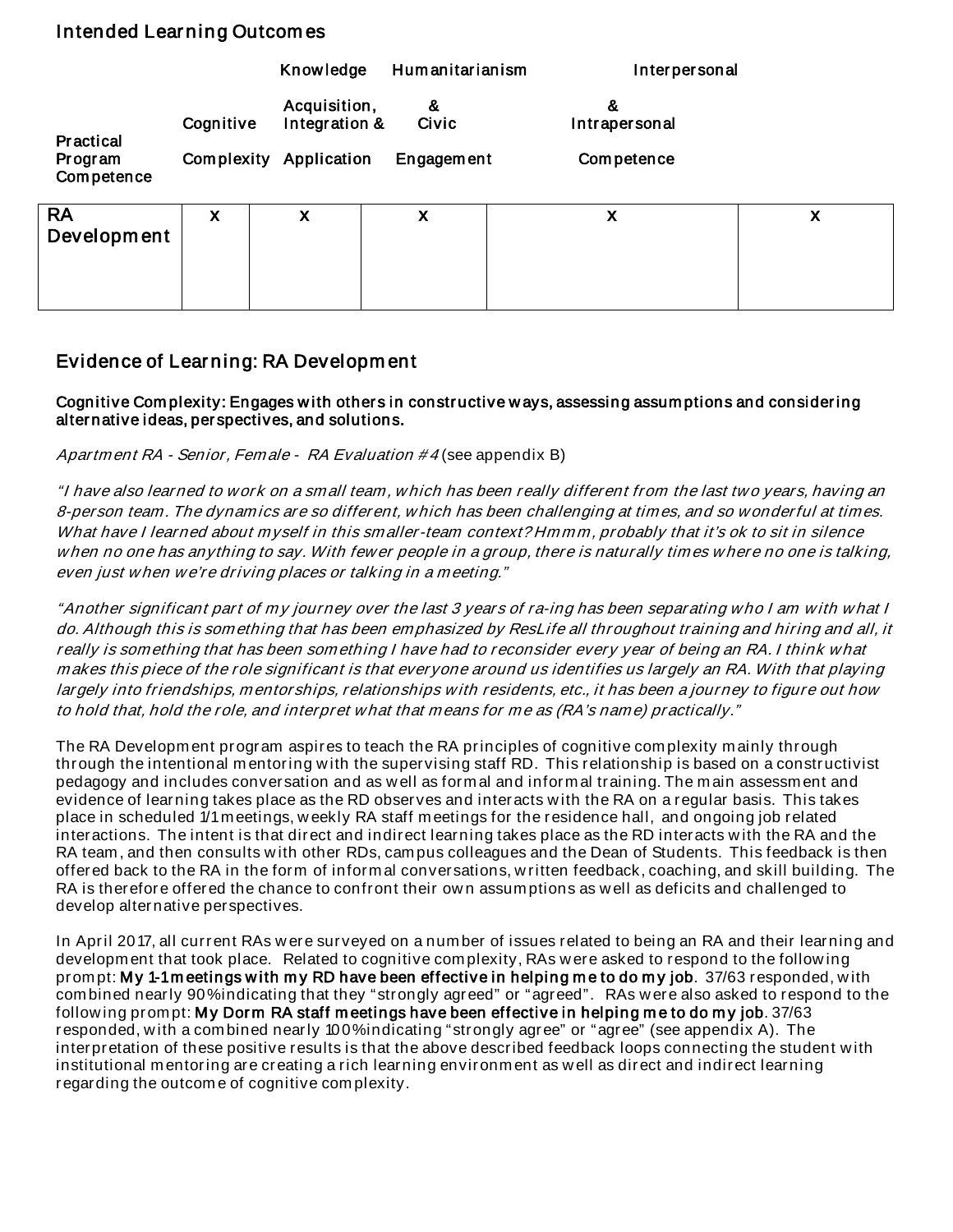### Know ledge Acquisition, Integration, and Application: Seeks new information and uses co-curricular and curricular experiences to integrate know ledge with beliefs, values, and actions.

### Freshman RA - Junior, Male - RA Evaluation # 4

"I learned that confrontation is m ore difficult for m e than I expected it to be. The hardest parts about this job were confronting my residents about something they did that was disrespectful or against the school's policies. For example, talking with (resident) about the snapchat videos of him drinking felt aw kw ard and uncomfortable for me because I was not used to having conversations like that. I was happy to have this experience, however, so that I know how I can im prove w ith confrontations in the future."

#### RA Survey April 2017

"I came in like "ugh another conversation about alcohol" but left feeling great about it. I thought it w as aw esom <sup>e</sup> to hear from older people talking about post-grad life w ith it."

The RA Developm ent program aspires RAs to seek out and integrate know ledge. As an exam ple, RAs are challenged to m ake connections betw een curricular and co-curricular learning in the m onthly Monday night m eetings that include all of the RAs across cam pus. These Monday nights are utilized to bring in faculty and staff from in and outside of Residential Life to discuss im portant issues relevant to college students. RAs are encouraged to engage in these conversations as they pertain to themselves, not just their residents, and their holistic grow th and learning both inside and outside the classroom .

One of the Monday night m eetings this year w as on the topic of alcohol. The session w as designed to m ove students beyond aw areness of institutional policy and response and into a place of offering new and applicable know ledge and skills w hen it com es to decision making w ith alcohol. Framed in the institutional m ission, the night included practical know ledge on alcohol as w ell as holistic, inform ed and reflective decision m aking based on discernm ent.

Residential Life asserts there is indirect evidence of learning found in Question 11 of the April 2017 All RA Survey (see appendix A) That prompt was: The All-RA meeting in February focusing on conversations about alcohol was effective and beneficial. A combined 80% responded with "strongly agree" or "disagree".

#### Hum anitar ianism & Civic Engagem ent: Engages in hum anitar ian & civic engagem ent, show ing a w illingness to engage with individuals from a variety of abilities, cultures, ethnicities, and socio-economic backgrounds.

Transfer RA - Senior, Fem ale - RA Evaluation # 4

"Being an RA has taught me to slow down for the one person in front of me, the person that I see on the fringes in my community."

#### Freshmen RA - Sophomore, Fem ale - RA Evaluation # 4

#### "I also learned that I can never go w rong w ith approaching things w ith a tone of "curiosity." I think being curious can change the tone and vibe of a conversation and allow honesty to come through m ore."

A significant aspect of the RA Developm ent program is teaching the RAs to be students w ho engage w ith a w ide variety of abilities, cultures, ethnicities, and socio-econom ic backgrounds. The expectation of the position is that this is happening on a daily basis. RAs regularly hear that it is crucial to the grow th and m aintenance of the ethos of PLNU that they be student leaders who engage beyond themselves. As was stated above, the main assessm ent and evidence of learning takes place as the RD observes and interacts w ith the RA on a regular basis. This takes place in scheduled 1/1 meetings, w eekly RA staff m eetings for the residence hall, and ongoing job related interactions. RDs listen for difficult interactions and help the RA to understand w hy those interactions are problem atic. RAs are asked to exam ine their ow n bias and privilege, along w ith their ow n abilities, cultures, ethnicities, and socio-econom ic backgrounds.

The intent is that direct and indirect learning takes place as the RD interacts w ith the RA, the RA team , and then consults w ith other RDs, cam pus colleagues and the Dean of Students. This feedback is then offered back to the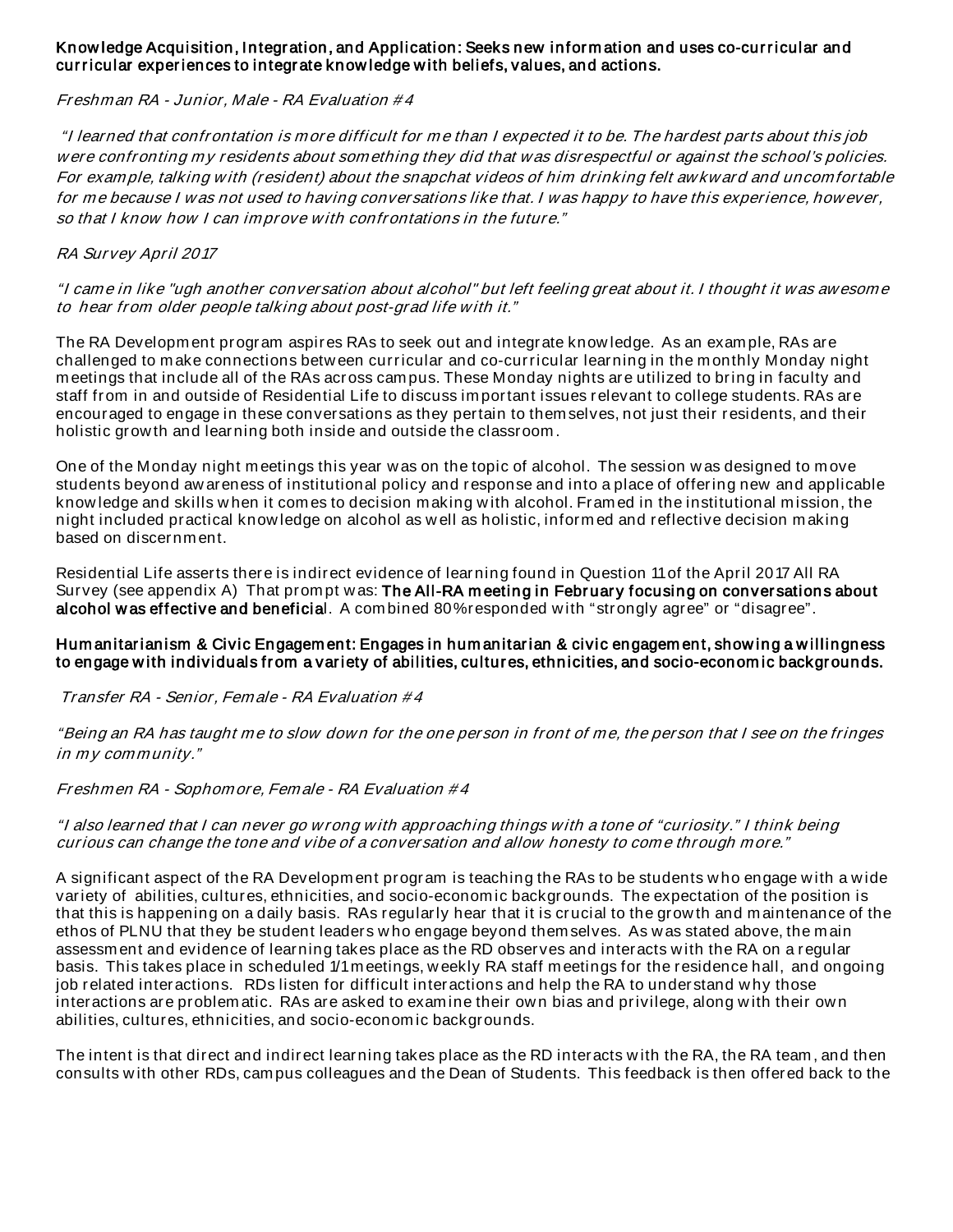RA in the form of informal conversations, written feedback, coaching and skill building. The RA is therefore offered the chance to confront their own assumptions as well as deficits and challenged to develop alternative perspectives

While most of these interactions are granular, taking place in the normalized day-to-day living, Residential Life also responded to a request from the RAs to host an All RA Monday Night Training on Politics and Worldview. Professor Rosco William son from the PLNU Political Science Department came in to moderate a session on how to engage with civility in the then upcoming election. The assertion of learning is derived from the post event survey data. The prompt was: The All-RA meeting in October focusing on engaging in politics was effective and beneficial. 37/63 RAs responded and close to 90% indicated "agree" or "strongly agree" (see appendix A).

#### Inter per sonal/Intr aper sonal: Gains holistic aw ar eness of self (including em otional, social, occupational, physical, intellectual, and spir itual) and practices self efficacy.

#### Freshmen RA - Junior, Male - RA Evaluation # 4

"I have also learned how important it is for me to be vulnerable with people. When I open up and show my residents w ho I really am ('nam <sup>e</sup>', not 'nam <sup>e</sup>' the RA) I begin to feel a much deeper connection and sense of respect from them. The fact is that I'm not perfect and I do not expect any of my residents to be either, and I think that making this idea known to my guys has created a great hall dynamic of love and respect."

#### Upper Cohort RA - Junior, Fem ale -RA Evaluation # 4

"I think that m ore than anything I've learned a lot about myself in term s of being m ore in tune to m y m ind and body and w hat I need, because in order to properly care for others, I need to care for m yself first. I think that this realization has helped m e give myself a lot of grace, and in turn helped m e encourage m y girls to do the same for them selves."

Residential Life is committed to the holistic development of our RAs. This means equipping them for the role. It also m eans being alongside them in the difficult and com plex realities of their personal, young adult developm ent. This interaction prim arily occurs in the 1/1 m entoring relationship w ith the RD w here at least tw ice each m onth the RA is being asked about personal w ellness and grow th. Regularly RDs and other Residential Life staff tell the RAs that they are students and people before they are RAs.

The evidence of this presents in various w ays. Notably, our 63 RAs for the 16/17 year had a com bined average GPA of 3.7. Residential Life asserts partial credit, albeit indirect for repeatedly and regularly prioritizing the academ ic endeavors of our RAs.

RAs fill out a w eekly w ritten "Outlook" (see appendix C) that is sent electronically to the RD at the beginning of every week. There is a standing question on that document, asking: Describe practices in which you were involved to encourage and sustain your holistic growth (physical, emotional, spiritual, mental). What have you been lear ning thr ough these tim es?

Additional evidence is found in the RA Survey April 2017 (see appendix A). Question Four was: Reslife and my RD values and r espects the fact that I am a student. 37/65 RAs responded and alm ost 80% indicated "strongly agree". Question Five was: ResLife and my RD have demonstrated a commitment to my personal development. 37/65 RAs responded and over 90% indicated "strongly agree".

Practical Competence: Engages in practical skill-building experiences in preparation for one's vocation.

Follow ing quotes pulled from RA Evaluation  $#4$ :

### Freshmen RA - Senior, Male

"Working as an RA uses and develops a specific set of skills that can be applied to m any different life and career settings. How ever, there are very few positions that resem ble the job description of an RA. Know ing that I probably w ill not have another w ork experience sim ilar to the Resident Assistant position, I am constantly looking for w ays in w hich I am able to use some of the things that I have learned about m yself on the job. This role teaches leadership, grace, courage, and responsibility - am ong many other things. I have learned that in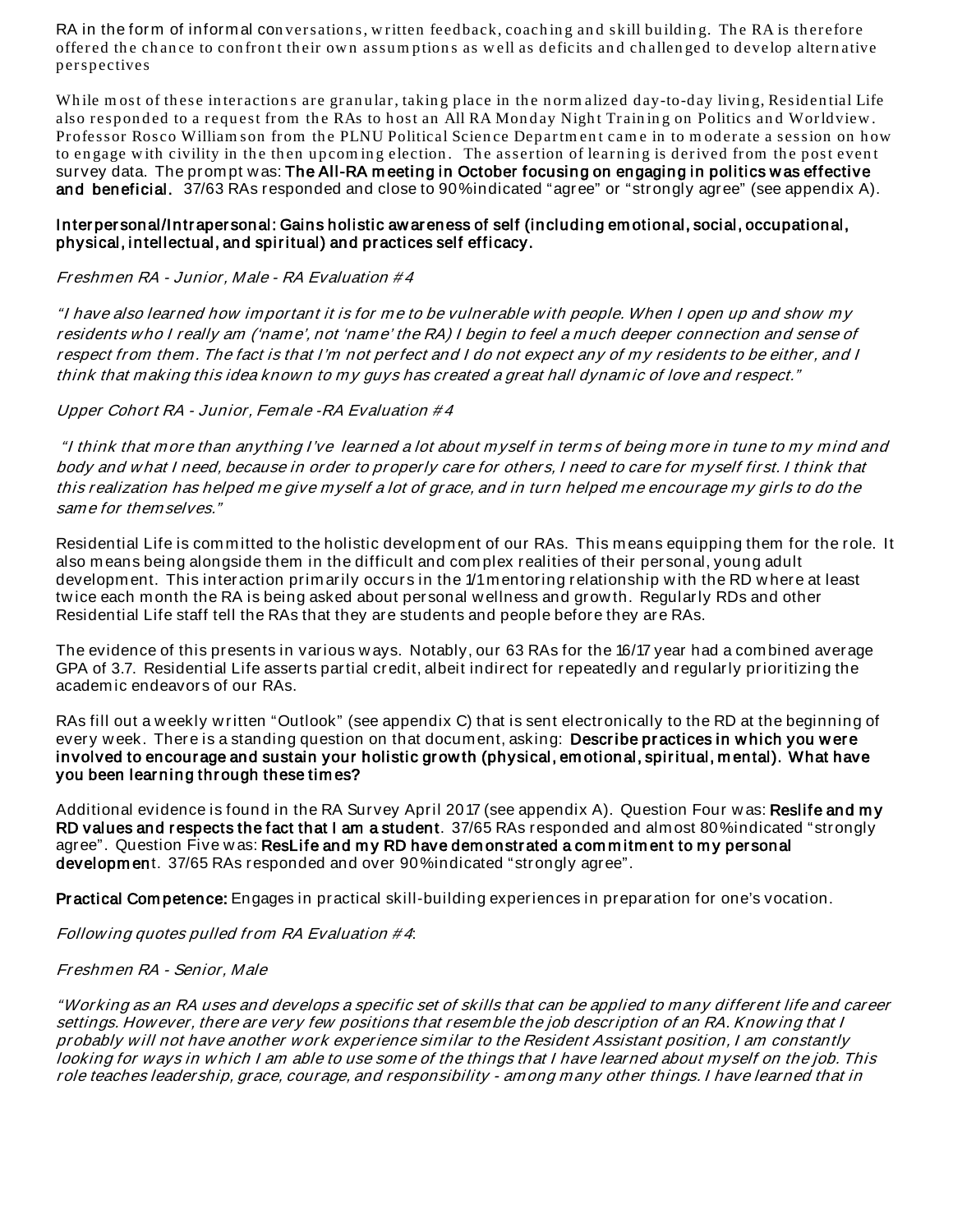<sup>w</sup> hatever life path I take, I m ust be around people in a w ay that I can lead, encourage, include, and m entor. On the other hand, I m ust be som ew here that w ill allow <sup>m</sup> e the opportunity to be lead, encouraged, included, and <sup>m</sup> entored. I find that I often push myself to be the best that I can be and allow <sup>m</sup> yself a very lim ited am ount of time to rest and regain my energy. Looking back, I can see how the Resident Assistant role has taught me to be confident, responsible, a good leader, and a good follow er. I hope to have many opportunities in the future <sup>w</sup> here I can apply and refine these skills in w hatever I do and w herever I go. In doing so, I hope to be confident and rested so that I can best be present in the lives of the people that surround me."

#### Freshmen RA - Sophomore, Fem ale

"I learned that som etim es I need to plan things out. I can som etim es feel overw helm ed w ith just this idea of a big task, for exam ple m ajor changes, but m aking a plan, laying out goals w as really helpful in getting things done."

#### Upper Cohort RA - Senior, Male

"I've learned a lot about w hat it means to set goals in the first place. I feel like, prior to this year, I had never really set long term or short term goals. I got to see myself move through various stages of those goals as w ell. I set goals for my RA position, for my club, for my academics, and even for my personal character. There has been so much grow th and I've been so thankful for all of it."

#### Upper Cohort RA - Senior, Male

"A large part of w hat I learned being an RA is that I am <sup>w</sup> ay more capable than I ever thought I w as. Capable of <sup>w</sup> hat? Capable of doing w hat I set my m ind and heart on. Capable of doing w hat I originally thought I couldn't do. Capable of doing w hat I thought I didn't have the abilities, skills, energy, or personality to do."

Residential Life seeks to foster connections betw een the professional skill building of the RA job and the w ay in w hich those experience as our students prepare for their vocation. We regularly hear back from graduated RAs who have gone into family life and careers in many fields, and they refer back to the skills and abilities honed as an RA. Training and preparation at all levels of the organization seek to help RAs see the ties to the bigger picture of institutional efforts as w ell as the bigger personal picture of vocational preparation.

As a way to ensure that the preparation is practical and connected to the student experience, Residential Life asked the RAs in Septem ber of 2016 to list out the potential topics of the All RA Monday Night Trainings as w ell as suggestions for key people w ho they w ould like to hear from . There w as a positive and significant response, and w hat w as produced included trainings on Civil Engagem ent in Politics (October '16), Practical RA Skills (Novem ber '16), A Christm as Party (Decem ber '16), Mental Health, Anxiety & Depression (January '17), Alcohol Info & Decision Making (February '17), Calling & Vocation (March '17) and finally Transitions During and After College (April '17).

Evidence of indirect learning can be asserted from the positive feedback found in the April 2017 RA Survey (see appendix A). Question 8 The All-RA m eeting in Novem ber focusing on RA skills, m otivational interview ing, and w alk around's w as effective and beneficial. 37/63 RAs responded and a com bined 85% indicated "agree" or "strongly agree". Also Question 12: The All-RA m eeting in M ar ch focusing on calling and vocation w as effective and beneficial. 37/63 RAs responded and a combined 90% responded with "agree" or "strongly agree".

#### 2015-2016 Ar ea Assessm ent: RA Developm ent

In May 2016, the Residential Life RD team assem bled for a time of analyzing the RA Surveys, RA Evals and Residential Student Survey. Out of that analysis the Job Descriptions for the RAs w ere edited and changed based on the data. This included job descriptions for each cohort that the RAs serve (freshmen, upper, and apartments), as w ell as a deliberate shift in the am ount of programm ing sponsored by Residential Life. With so m uch already taking place on cam pus, RAs w ere reporting frustration w ith low turnout at hall events. ResLife adopted an approach of (1) attending and supporting already existing events on cam pus and (2) encouraging students to take ow nership of their own experience. This moves RAs, especially those working with first year students, out of the "cruise director" m odel and into a resource person as students engage and step into their ow n college experience.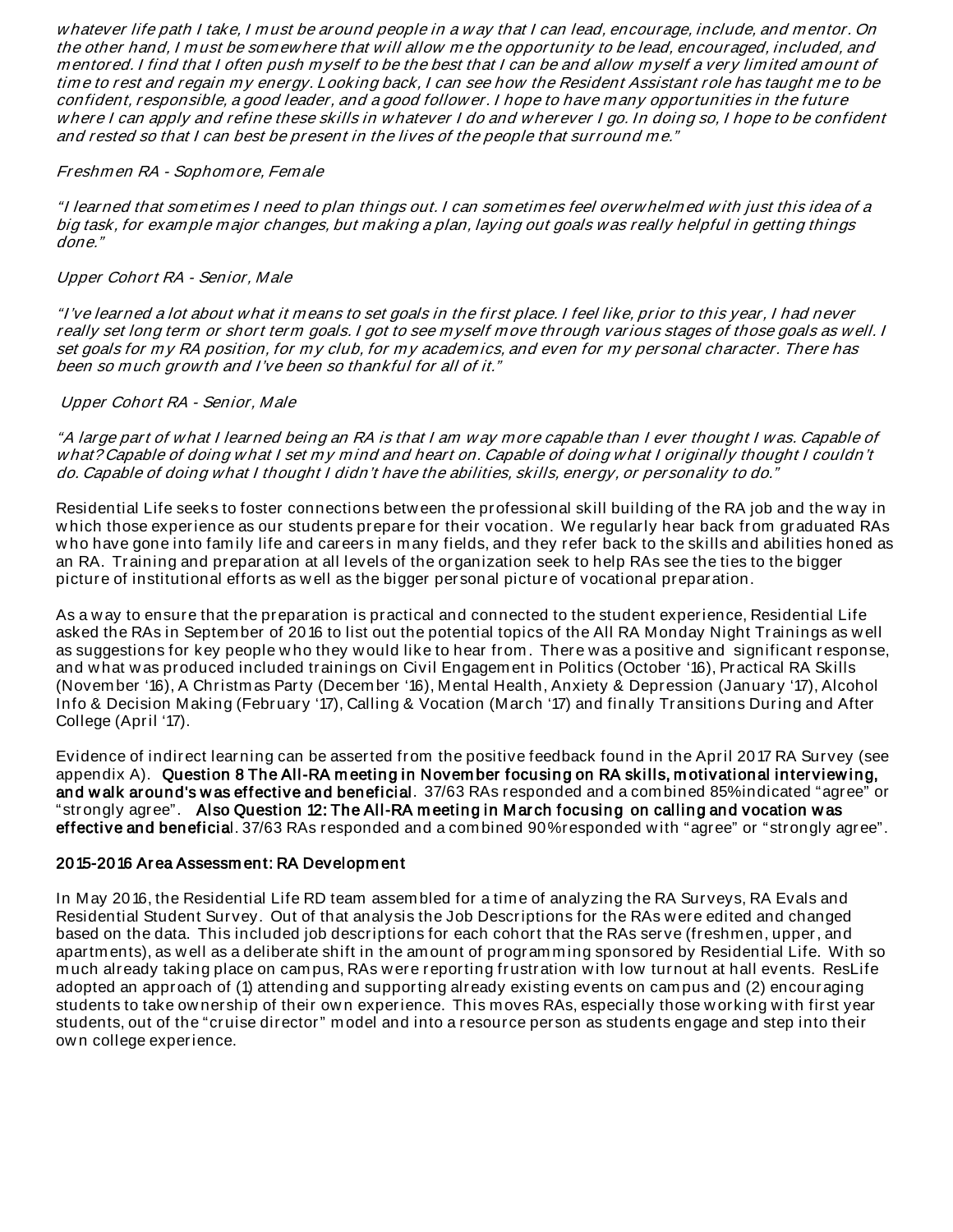Additionally, our goal last year w as to incorporate m ore strategic and effective feedback loops for our RA Developm ent program in order to impact and improve our programming in real time. We specifically focused on the monthly All-RA meetings. This process began in an August training session where the RD's and RA's cocreated a list of relevant discussion topics for emerging adults in college. The RA Weekly Outlooks (see appendix C) and general RA feedback from staff meetings provided the RD team with qualitative data that was reviewed in our weekly RD meetings, and utilized to formulate and improve the upcoming All-RA meeting. We also evaluated the RA survey given to the RA's in April, which was edited to include assessment of each All-RA m eetin g (see appen dix A).

# Use of Evidence of Learning: RA Developm ent

It is our conclusion that the RA Developm ent program has been effective. Our goal for the com ing year is to continue to assess the programm ing philosophy for students in the halls and further refine these changes in the RA job description, all RA meetings, and RA staff meetings. Shifts in programming philosophy will continue to focus the RA's w ork m ore tow ard intentional contact w ith residents and less around the planning of events.

We used the feedback and evidence of learning from 16/17 to change the RA job description for 17/18 (see appendix D).

We have also m ade a major change in the Weekly RA Outlook. Based on RD feedback, RA feedback and other evidence of learning this tool has been revised. The draft version as of May 2016 has been included (see appendix E).

These changes w ill im pact the w ays in w hich w e approach and assess the RA Developm ent program . Continued assessm ent w ill be done through the use of the annual RA surveys, ResLife Survey, feedback through w eekly m eetings, 1/1 m eetings and the new ly produced reflection tool for RAs.

# Ar eas of Study, Pr ofessional Developm ent, and/or Com parator Resear ch

#### Best Pr actices Resear ch

The Office of Residential Life read and discussed Student Learning in College Residence Halls by Gregory Blim ing. It offered a helpful, theory and research based approach to the w ork

### **NASPA**

Four of our RDs attended the NASPA National Conference held in San Antonio, Texas in March of 2017.

### Gr aduate Education

Currently, tw o of our RDs are pursuing graduate degrees. Both are in the field of psychology.

### Ar eas of Distinction

Dean of Students served on the National Board of Directors for the Association for Student Conduct Adm inistration.

In the summer of 2016, the Dean of Students and the Assistant Director of Residential Life attended the Association of Title IX Administrators (ATIXA) conference in Denver, CO in order to obtain various Title IX trainings and certifications. The Dean of Students com pleted the Title IX Coordinator Training & Certification Level One Course. The Assistant Director of Residential Life com pleted the Civil Right Investigator Training & Certification Level One & Level Tw o.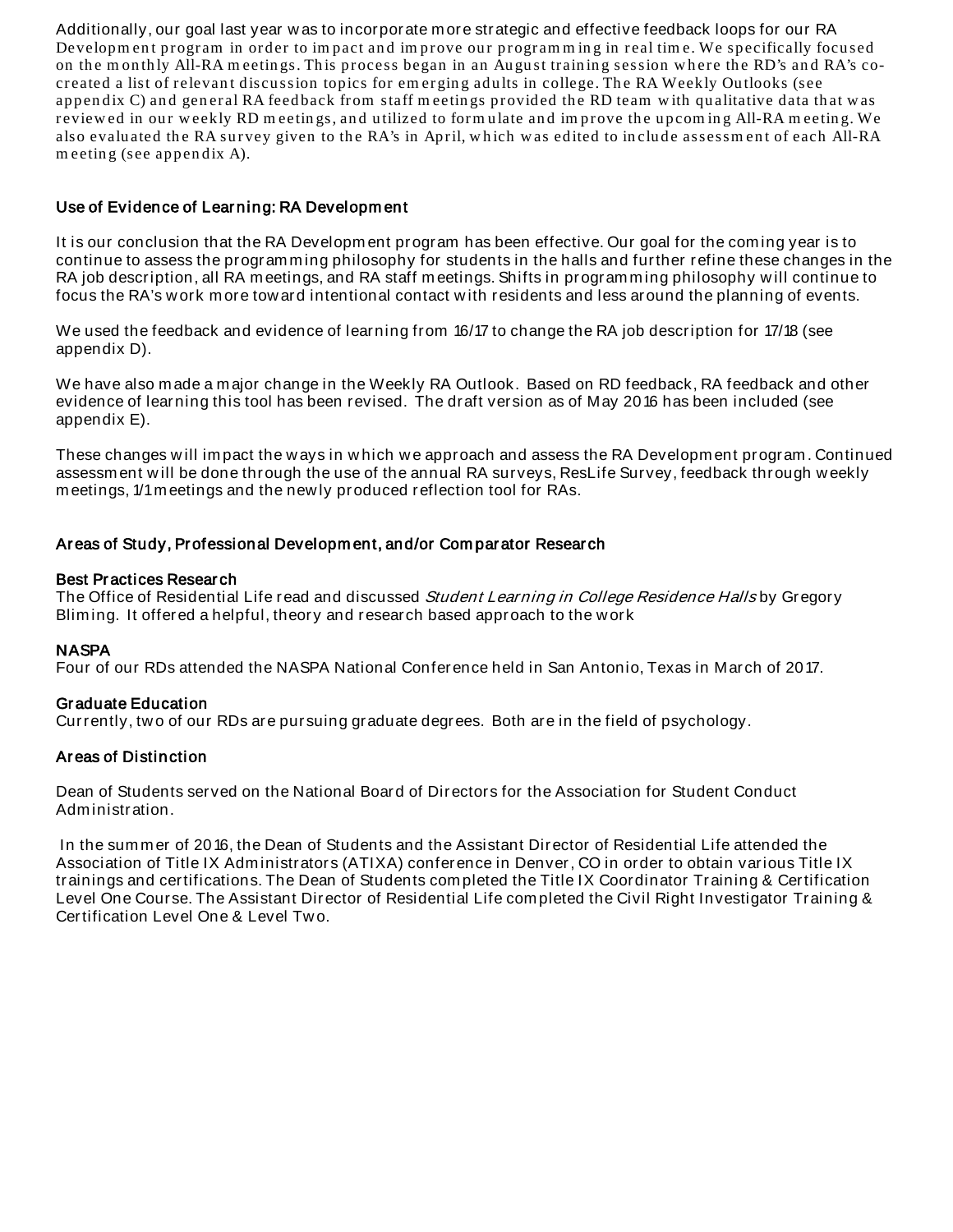# Appendices

# Appendix A: RA Survey April 2017



Q1: My Dorm RA staff meetings have been effective in helping me to do my job.

| <b>Answer Choices</b> | <b>Responses</b> |         |
|-----------------------|------------------|---------|
| Strongly Disagree     | 0.00%            | $\circ$ |
| Disagree              | 2.70%            | 1       |
| Agree                 | 29.73%           | 11      |
| Strongly Agree        | 67.57%           | 25      |
| Total                 |                  | 37      |

- I think the meetings as a team are crucial to developing a good group dynamic as a team. Weekly meetings are a necessity.
- They helped me personally as well as professionally. I think it would have been nice to start the year off with one or two more meetings discussing the practical sides of the job.
- One of my favorite parts of being an RA
- I need those at least weekly
- I have loved m y team m eetin gs and love m y team a lot!
- $\bullet$  I think that the Dorm RA staff meetings were beneficial in creating team chemistry/bonding as well as giving feedback on how our weeks were going, how hall culture was going, etc. We were able to discuss all the different challenges within the job we were facing and were able to give each other support. It was a nice time during the week to be able to not only relax with great people, but also be productive and talk through dorm events, things that need to be done, when we need to ask for help, and more.
- This has always been a great time to check in for help or support.
- $\bullet$  If anything, this is a crucial time to catch up, bond with the team, and receive any important updates.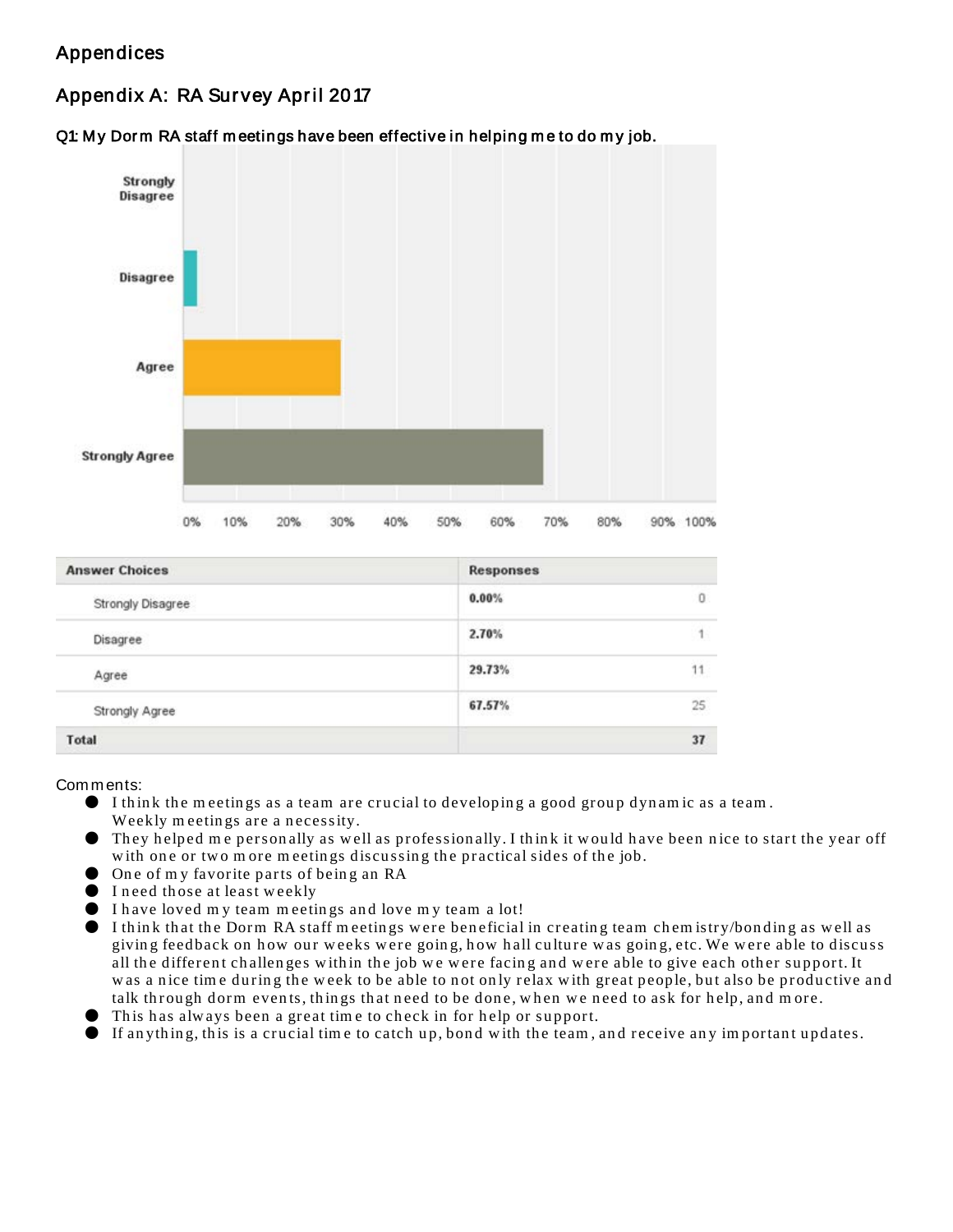

# Q2: My 1-1 meetings with my RD have been effective in helping me to do my job

| <b>Answer Choices</b> | Responses |         |
|-----------------------|-----------|---------|
| Strongly Disagree     | 0.00%     | 0       |
| Disagree              | 13.51%    | 5       |
| Agree                 | 16.22%    | $\rm 6$ |
| Strongly Agree        | 70.27%    | 26      |
| <b>Total</b>          |           | 37      |

- YES! cru cial to assistin g m y m en tal san ity! Big part of m y developm en t as a person an d an d RA!
- I love the opportunity to discuss events or situations on the hall and hear my RD's perspective. It is always rejuven ating to receive advice and encouragement.
- I had a hard time talking with my RDs on 1/1s and was always nervous about them
- I have the best RD EVER
- $\bullet$  This is my favorite part of the job!
- $\bullet$  The best part of the job is definitely 1-1 meetings. In the meetings we are not only able to talk about hall culture and things that are going on in the job, but also talk about my personal life and the different stru ggles th at I m ay be facin g. It's an am azin g tim e to feel like I am bein g 10 0 % su pported by m y RD an d ResLife. In m y 1-1 m eetin gs I felt like m y RD w as extrem ely en couraging an d supportive an d it was a great time to have a conversation, get closer to my RD, and be supported through some of the craziness of life.
- Often times we don't talk much about residents but about my own life and health, which I believe helps me to be a better RA if I am encouraged and healthy.
- I Love 1 on 1s one of the best parts of this job!!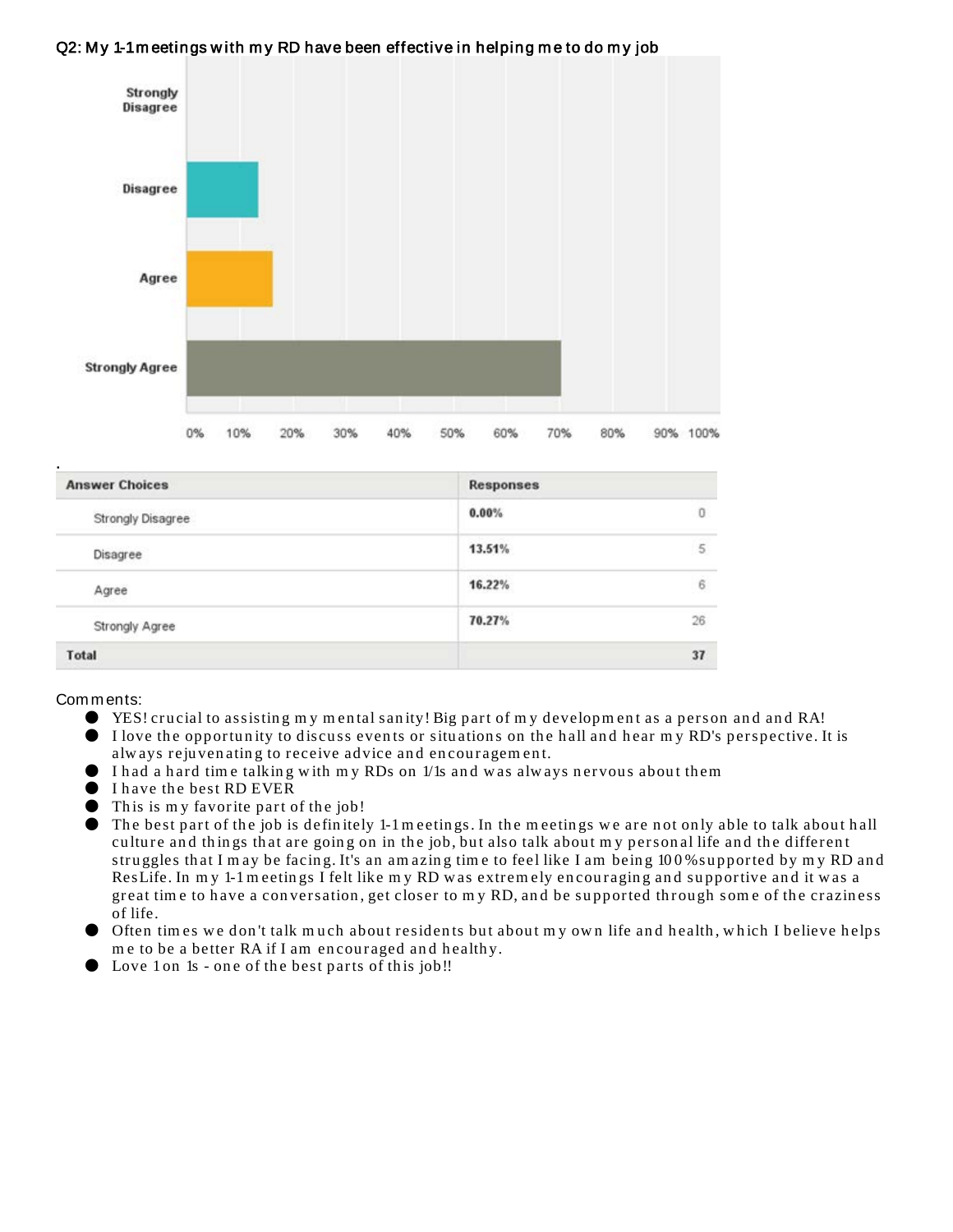# Q3: My weekly outlooks have been effective in helping me to do my job.



| <b>Answer Choices</b> | <b>Responses</b> |                 |
|-----------------------|------------------|-----------------|
| Strongly Disagree     | 2.70%            |                 |
| Disagree              | 29.73%           | 11              |
| Agree                 | 56.76%           | $\overline{21}$ |
| Strongly Agree        | 10.81%           | 4               |
| Total                 |                  | 37              |

- **•** They help me reflect on the week, but sometimes they seem like a hassle.
- I don 't alw ays follow th rou gh w ith w h at I w rite on th em ! :O
- I don't think it helped a ton, but I do agree that it got me thinking about what i've done to be intentional with my position.
- I love the weekly outlooks. They really help keep me accountable to my girls and myself.
- I felt like the form at w as too form al for m e an d it felt like hom ew ork that I didn 't w an t to do
- I think doing it every other week would be helpful, but doing it every week seemed repetitive and an overload at tim es
- I think with the weekly outlooks I feel as if I need to find something wrong with my residents. That these questions are prompting me to find concern with my residents even if there genuinely is not. The other thing is they are extremely repetitive and I have noticed that with the positive interaction question it m akes me feel that my little interactions are not enough to put down. The final thing is with campus in volvements I have a hard time finding things to fill that spot because I do not participate in a lot on cam pus but am involved with a lot of people.
- Weekly outlooks are definitely great to rem ind me to be getting things done, like making sure I am m aking meaningful contacts with residents, make sure that I am participating in self care, and a rem in der to be sen din g out weekly e-m ails. These have kept me accountable for events, intentional time, and to remember to keep my eye out for
- concerning residents.
- Im portant to address issues at meetings!!
- Working in flex, the week to week does not really change very much as they do in other cohorts. Although, the outlooks are useful to ask for cash advances and other administrative things.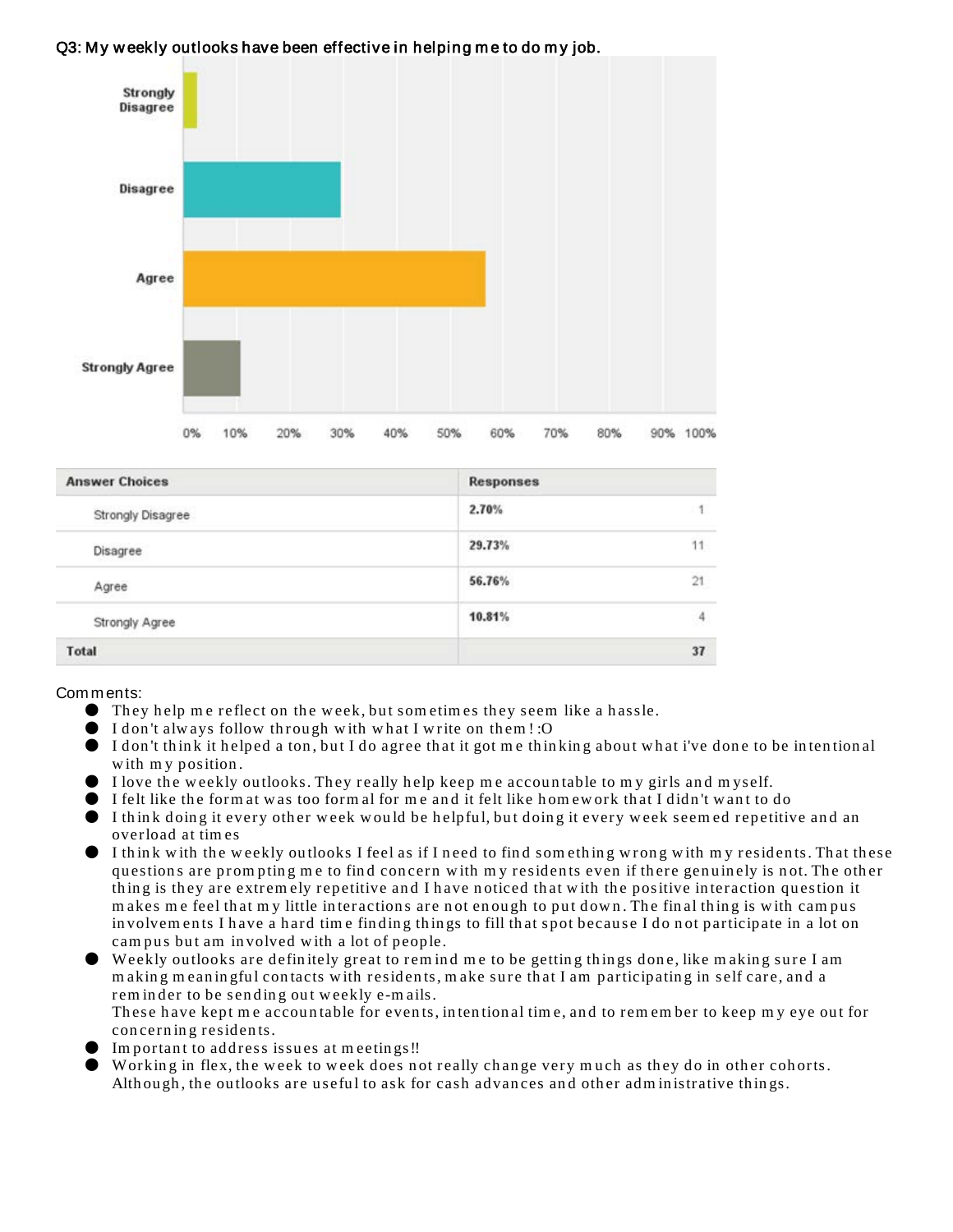The weekly outlooks, although at some points time-consuming, help me to remember to walk around and to be intentional

- **O** I rarely feel that these are helpful, especially in the apartm ent setting
- Th ese u su ally are m ore of a h assle th an h elpfu l.
- Th ey are h elpful for reflection but can be repetitive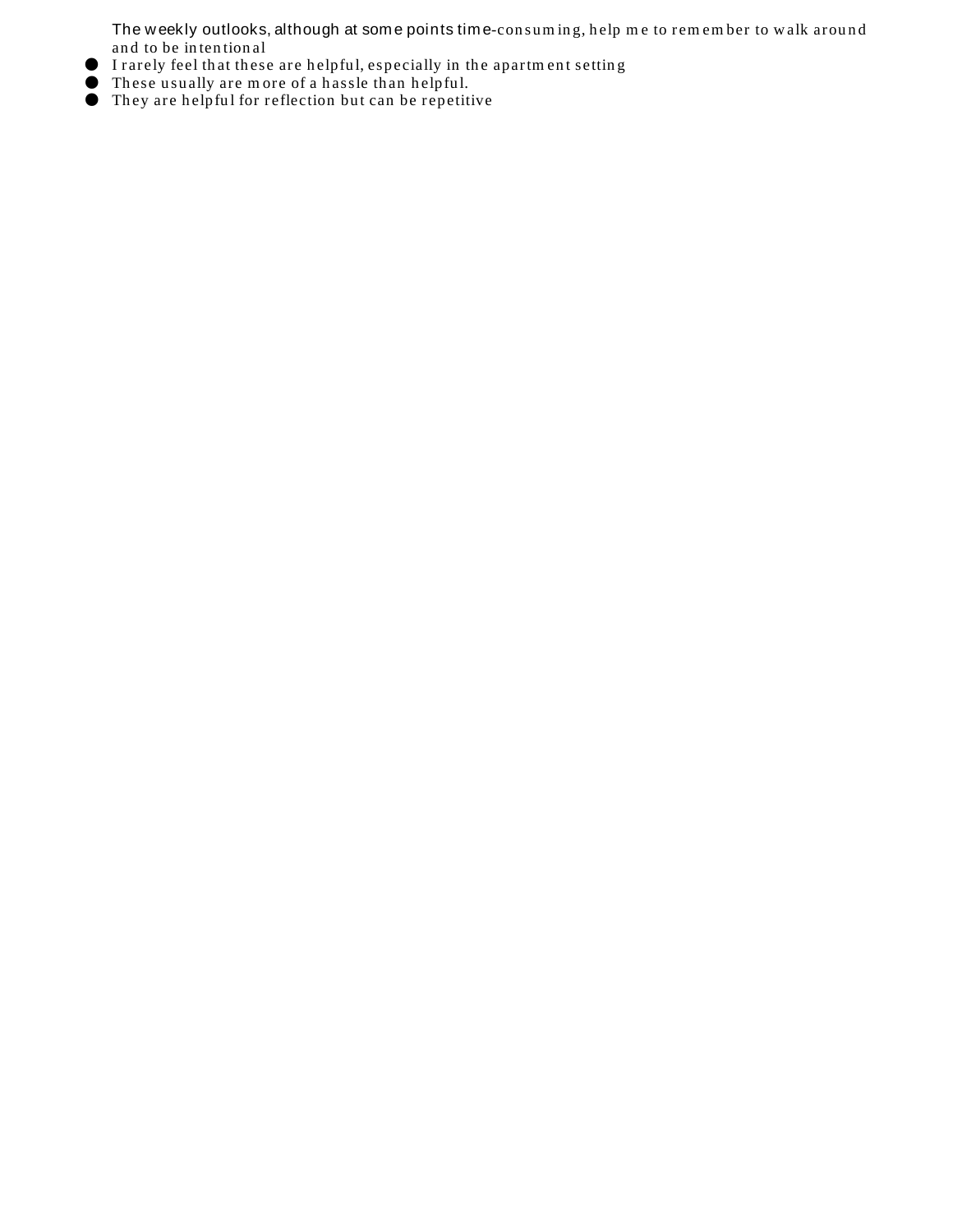# Q4: Reslife and my RD values and respects the fact that I am a student.



| <b>Answer Choices</b> | <b>Responses</b> |                |
|-----------------------|------------------|----------------|
| Strongly Disagree     | 0.00%            | 0              |
| Disagree              | 2.70%            |                |
| Agree                 | 13.51%           | $\overline{5}$ |
| Strongly Agree        | 83.78%           | 31             |
| Total                 |                  | 37             |
| Comments:             |                  |                |

- I reaaalllly didn 't like h avin g to go to a bball gam e, bu t th at's pretty m u ch it.Oth erw ise, n o problem s. SO MUCH SUPPORT AND GRACE
- I had an in ciden t this year that caused m e to m iss a class and poten tially an other class w hich w as an exam. I had to take a resident to the ER around 4 am. I had called the RD on duty and from the words given to me indicated that I was taking her as a RA. I ended up spending almost 6 1/2 hours in the ER and ended up missing class. I was communicating with my RD and ended up not really feeling supported in the fact that I am a student and that I should not be missing class for this. I do not know all of hospital protocol but because I m issed one class and potentially another one I think there should be more training in that and I wish that there had been more communication from both RD on duty and my RD.
- I have been continually rem inded or encouraged to do my work and to even take a step back for a few days if I need to do so.
- Especially this year with the n ew shift in policy.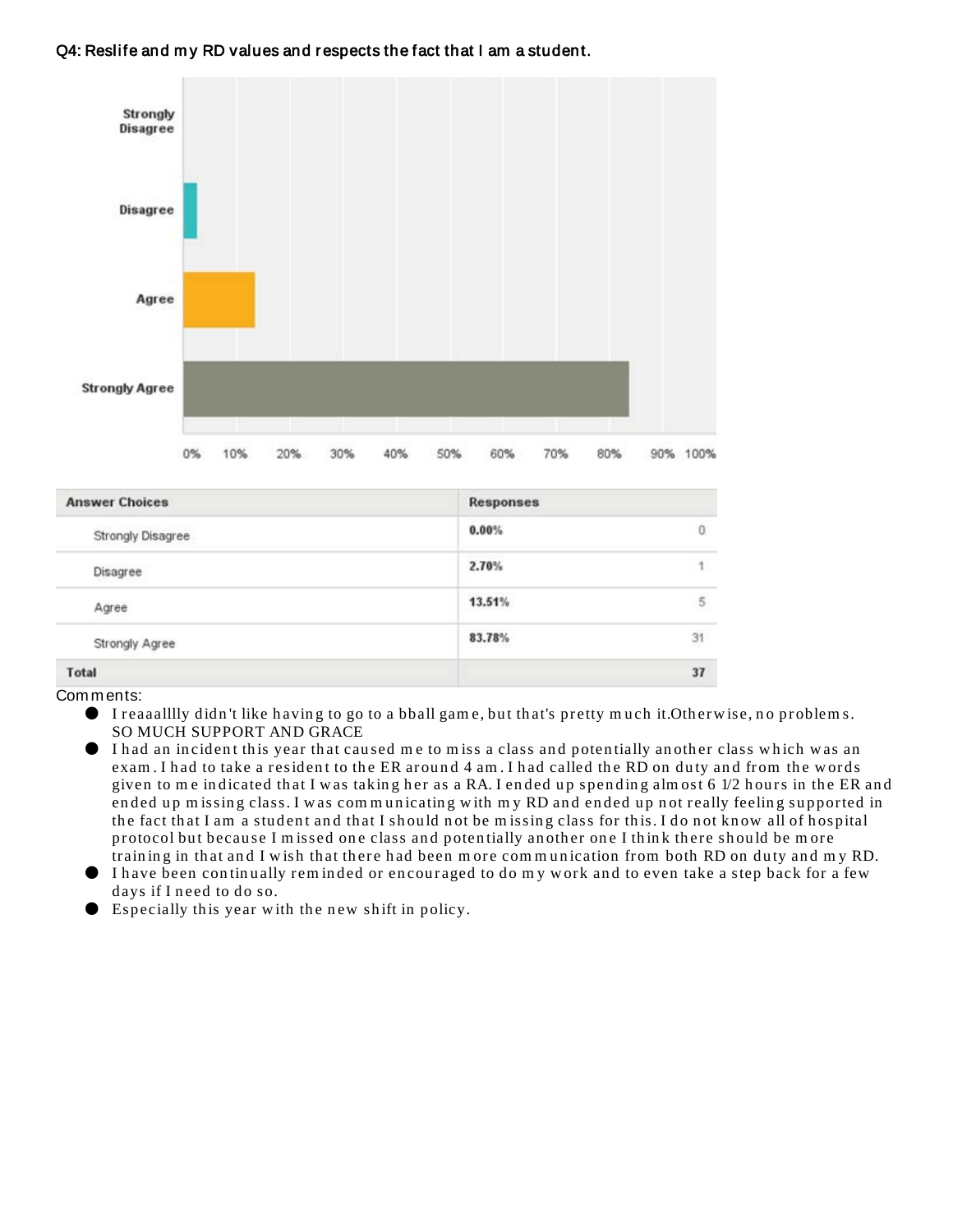### Q5: ResLife and my RD have demonstrated a commitment to my personal development.



| <b>Answer Choices</b> | <b>Responses</b> |            |
|-----------------------|------------------|------------|
| Strongly Disagree     | 0.00%            | $\circ$    |
| Disagree              | 2.70%            |            |
| Agree                 | 5.41%            | $\sqrt{2}$ |
| Strongly Agree        | 91.89%           | 34         |
| <b>Total</b>          |                  | 37         |

### Com m ents:YES

- In is is demonstrated in the questions we are challenged to ask ourselves as well as the way ResLife st  $\bullet$  aff teaches us to handle mistakes.
	- 10 0 % Yes. Megan h as been con tin u ally am azin g as en cou ragin g m e, keepin g m e accou n table, an d desirin g a healthy life for m yself
- Ine all RA meetings have taught me a lot of interesting things, and my one on ones are always insightful.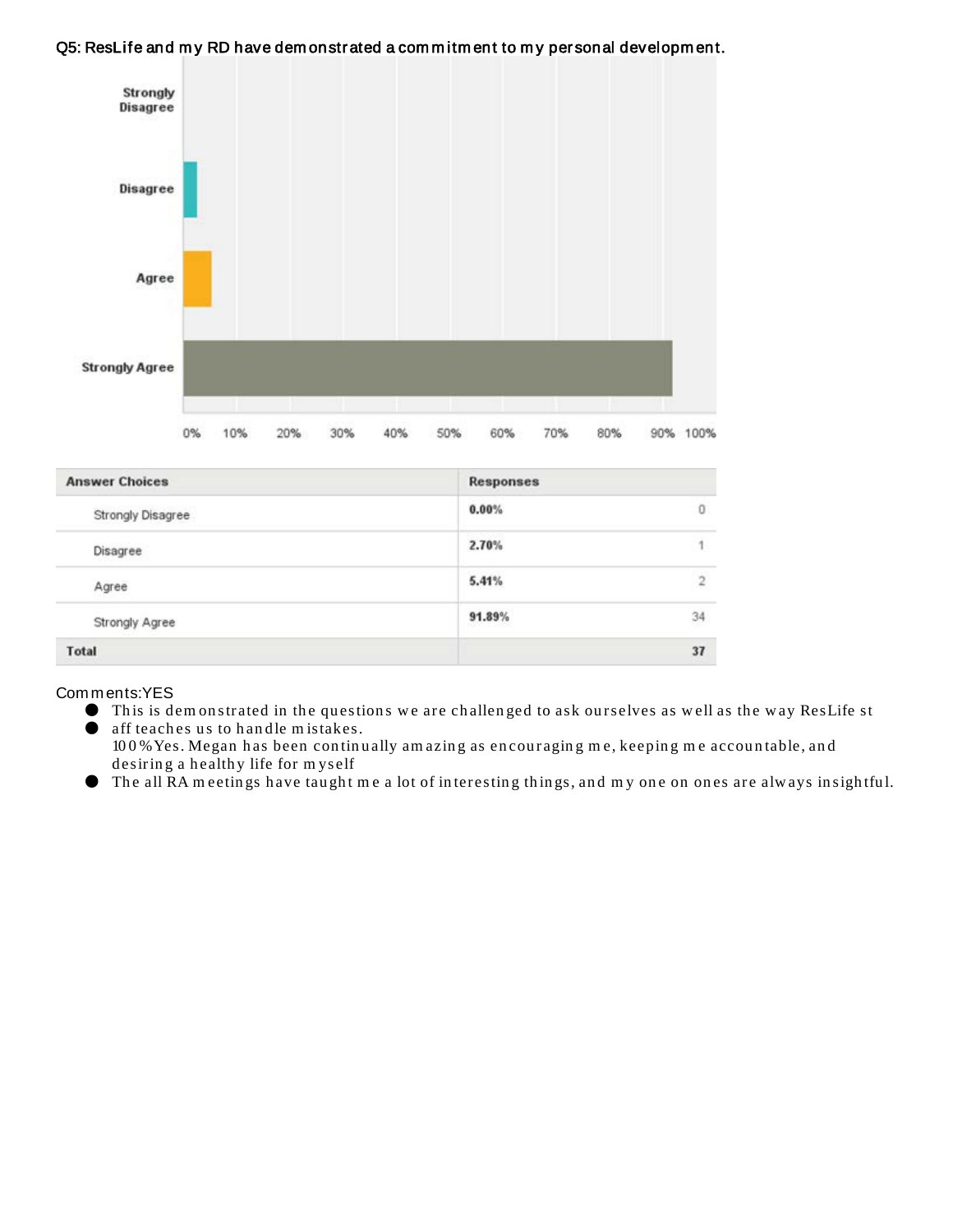

#### Q6: The All-RA meeting in September focusing on topics we wanted to discuss throughout the year was effective and beneficial.

| <b>Answer Choices</b> | <b>Responses</b> |                |
|-----------------------|------------------|----------------|
| Strongly Disagree     | 0.00%            | 0              |
| Disagree              | 5.41%            | $\overline{2}$ |
| Agree                 | 62.16%           | 23             |
| Strongly Agree        | 32.43%           | 12             |
| Total                 |                  | 37             |

- It was effective, but there was also a lot of topics that we brought up that we didn't get to cover. I feel like this could be done more efficiently by focusing on monthly topics and then having a discussion on what we want to talk about within those topics.
- **O** I appreciated the meeting, but I wasn't sure that the meetings covered the content i hoped they would.
- $\bullet$  I appreciate the way in which the RAs were included in shaping the year.
- At first, I had no idea what the all RA meetings were like in general so maybe a description of what they have been like in the past would be helpful in navigating that for next year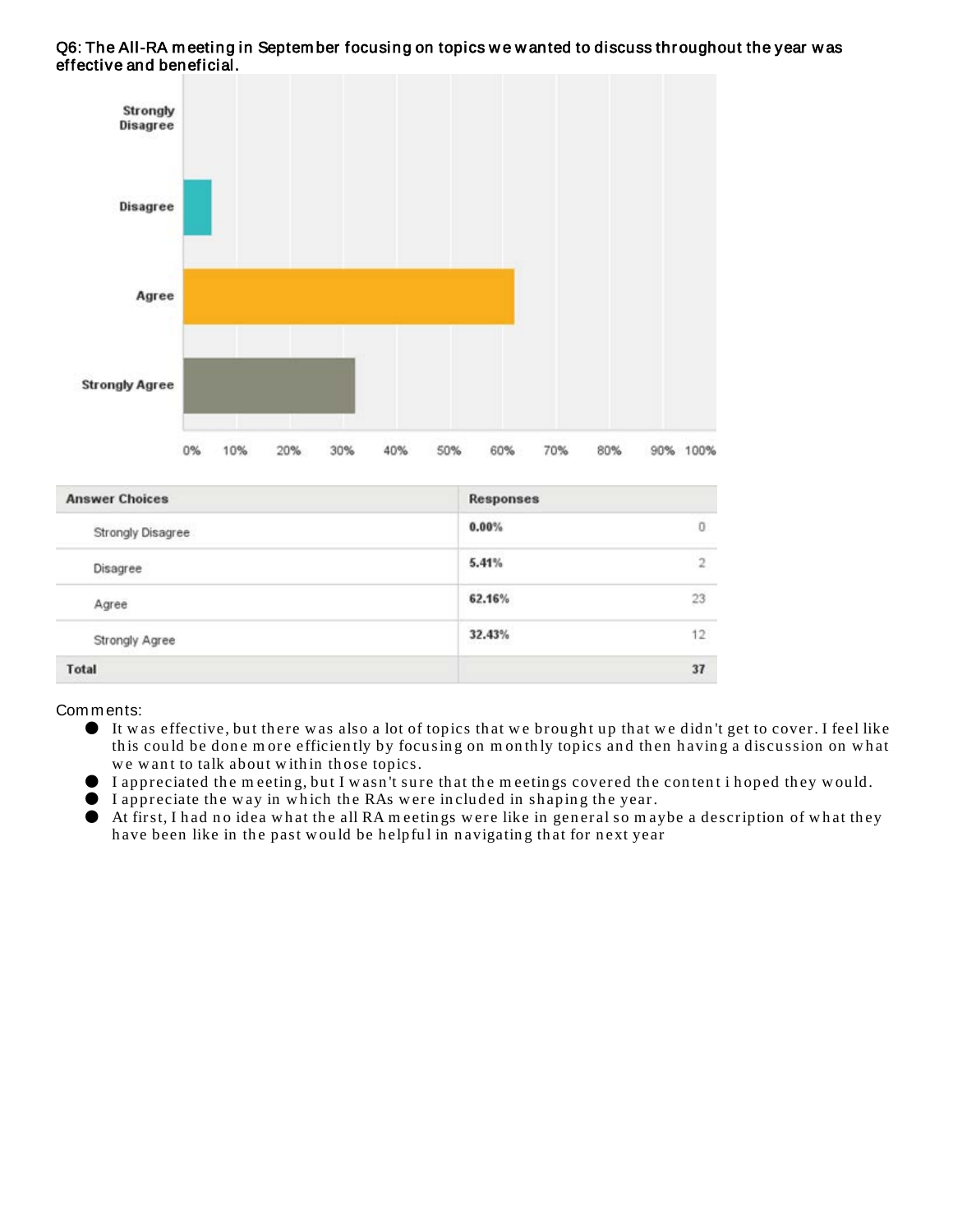# Q7: The All-RA m eeting in October focusing on engaging in politics effective and beneficial.



| <b>Answer Choices</b> | <b>Responses</b> |    |
|-----------------------|------------------|----|
| Strongly Disagree     | 0.00%            | 0  |
| Disagree              | 10.81%           | 4  |
| Agree                 | 51.35%           | 19 |
| Strongly Agree        | 37.84%           | 14 |
| Total                 |                  | 37 |

Comments:

- Liked brin gin g in Rosco!
- I th ough t it w as appropriate from a res life perspective in order to talk about deescalatin g politically charged residents on the hall, but otherwise I didn't take away political revelations that I did not learn about in break out chapel.
- Defin itely n ecessary for the cultural clim ate at that tim e.
- Rosco is the best
- Rosco was a great addition!
- I felt like I wanted more out of this meeting, but it was still very interesting. In context of election season, I really enjoyed this one.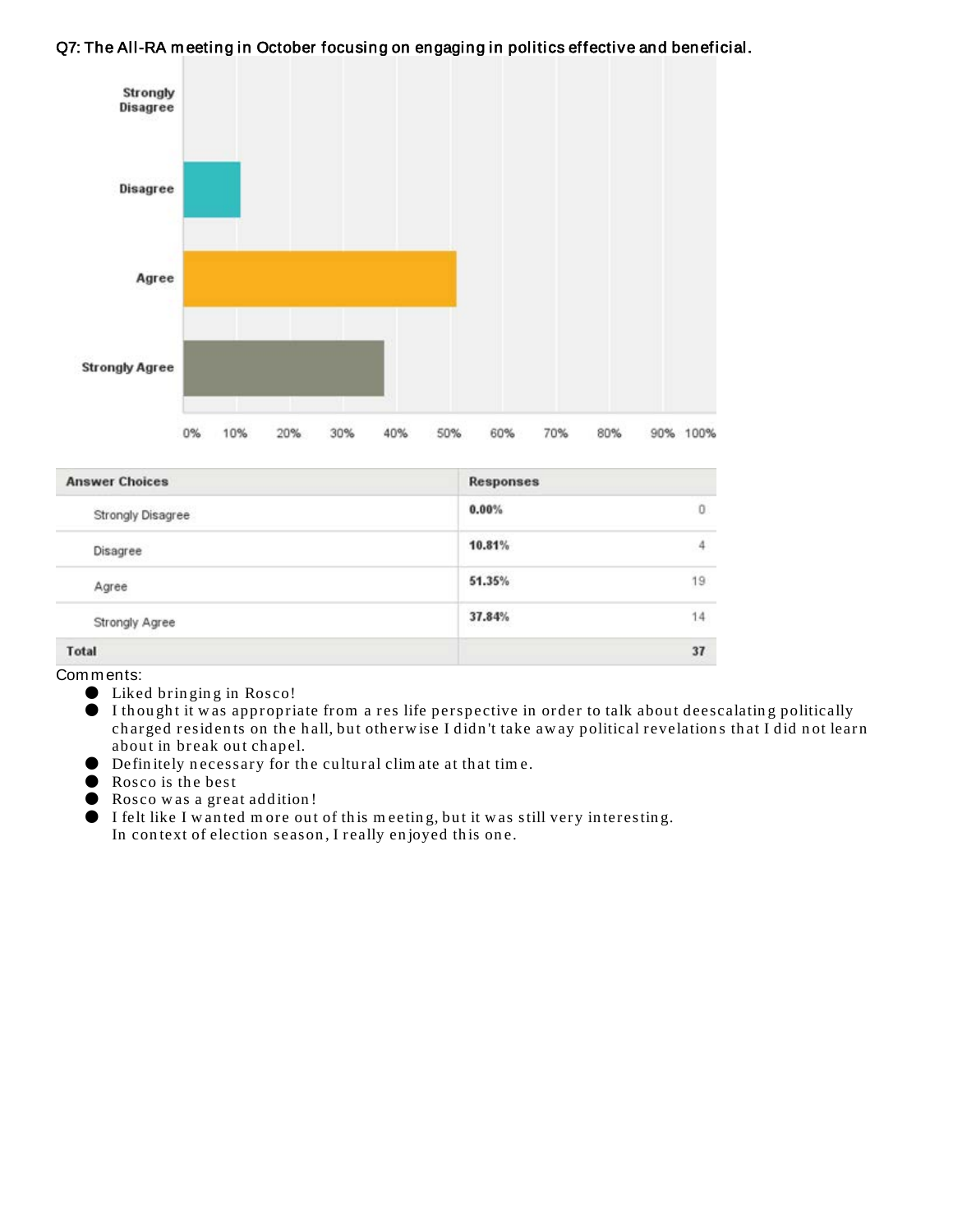

### Q8: The All-RA m eeting in Novem ber focusing on RA skills, m otivational inter view ing, and w alk ar ound's w as effective and beneficial.

| <b>Answer Choices</b> | <b>Responses</b> |         |
|-----------------------|------------------|---------|
| Strongly Disagree     | 0.00%            | $\circ$ |
| Disagree              | 16.22%           | 6       |
| Agree                 | 59.46%           | 22      |
| Strongly Agree        | 24.32%           | 9       |
| Total                 |                  | 37      |

- Very cool!
- $\bullet$  At that point, I feel like we are getting the hang of it and this may have been more suited for the summer training in my opinion, or earlier in the year. I missed the panel discussion and guest speakers!
- This was really practically beneficial. I love that ResLife saw what was confusing us and helped clarify.
- Person ally, it wasn't the m ost engaging because I knew most of it, but to others, it was probably helpful
- Maybe some team follow up? To solidify this! Also this would be awesome to include for RA training!!!
- I still feel like the purpose of walk arounds and what they are supposed to look like is ambiguous. It sh ould be m ore specific.
- It didn 't feel as applicable to Flex/Colon y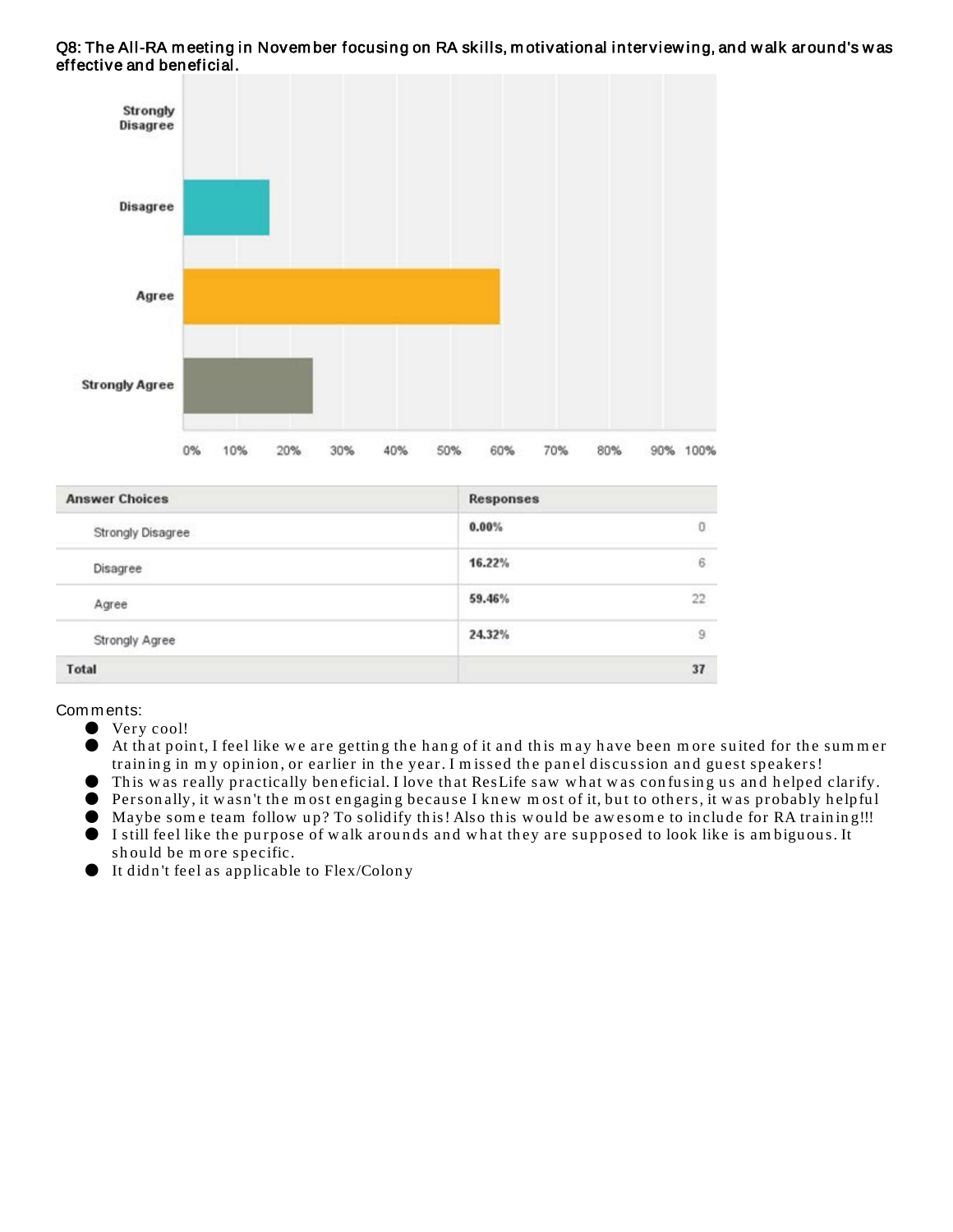#### Q9. The All-RA m eeting in Decem ber focusing on celebrating Chr istm as and the sem ester w as effective and beneficial.



| <b>Answer Choices</b> | <b>Responses</b> |                         |
|-----------------------|------------------|-------------------------|
| Strongly Disagree     | 0.00%            | 0                       |
| Disagree              | 8.11%            | $\overline{\mathbf{3}}$ |
| Agree                 | 32.43%           | 12                      |
| Strongly Agree        | 59.46%           | 22<br><b>SALE</b>       |
| Total                 |                  | 37                      |

- FAVE!
- $\bullet$  FUN :)
- I took it as ju st a party, so I didn 't see it as ben eficial.
- $\bullet$  In this meeting, there felt like way too much time for mingling ~not sure if this was the goal but was a little overwhelm in g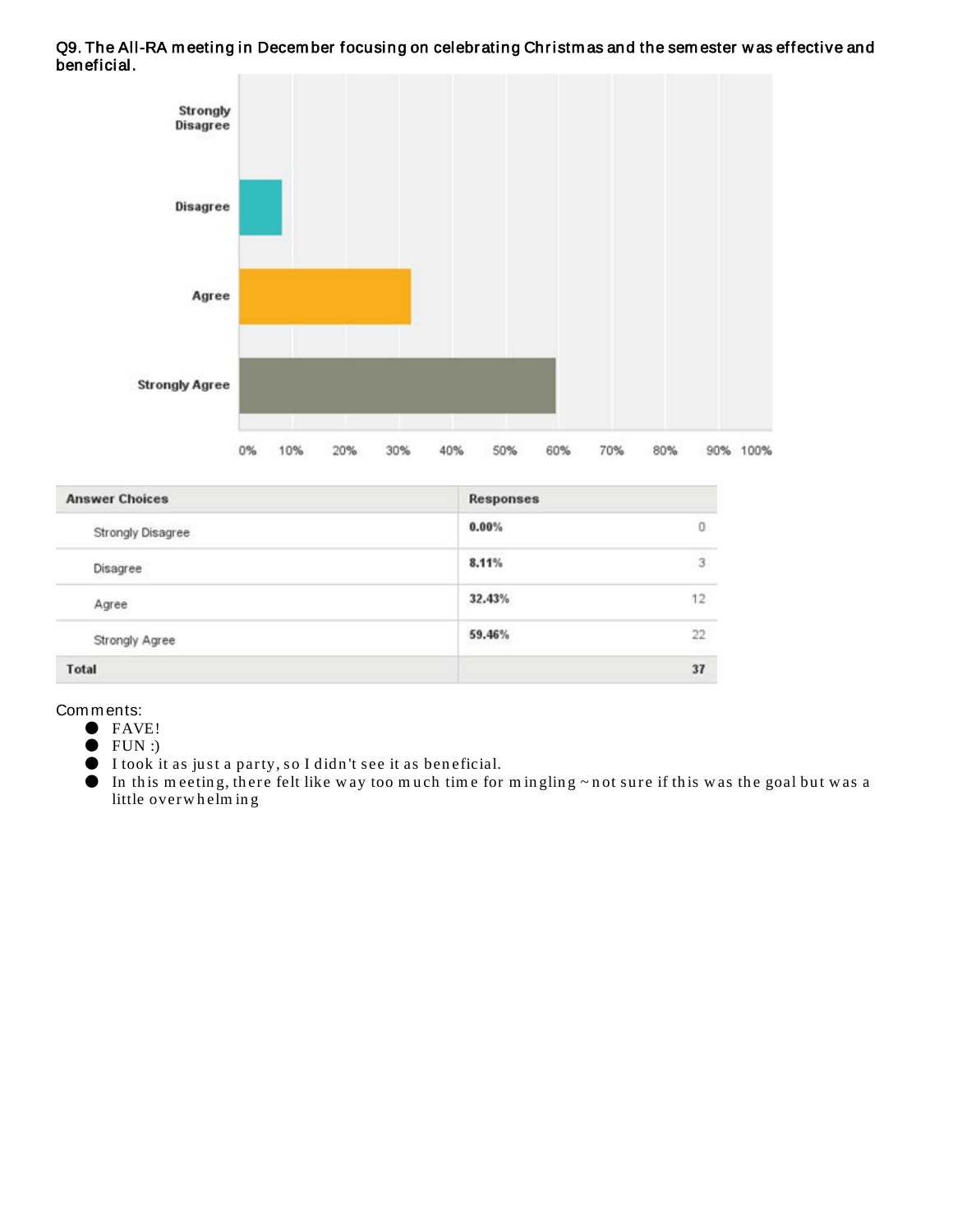

Q10. The All-RA m eeting in Januar y focusing on m ental health, anxiety, and depression w ith a panel of speaker s w as effective and beneficial.

> 0% 10% 20% 30% 40% 50% 60% 70% 80% 90% 100%

| <b>Answer Choices</b> | <b>Responses</b> |                |
|-----------------------|------------------|----------------|
| Strongly Disagree     | 0.00%            | 0              |
| Disagree              | 0.00%            | 0              |
| Agree                 | 24.32%           | $\overline{9}$ |
| Strongly Agree        | 75.68%           | 28             |
| Total                 |                  | 37             |

- $\bigcirc$  100% knocked my socks off.
- $\bullet$  I thought that last year's was stronger in terms of the interaction and who shared (wellness, etc) however, maybe if the info had been new to me, it would have been more impactful.
- Very good. I appreciate all the speakers; they all seemed well-informed and understanding.
- Loved this.
- I think this is always important to talk about. Panel speakers were great!!
- **O** LOVED THE PANEL.
- great panelist!
- Defin itely m y favorite.
- It is was a great meeting, and I really go a lot out of what each of the panelists had to say.
- $\bullet$  This one has been helpful each year  $\&$  is a good avenue to self-reflect
- Favorite session by far!!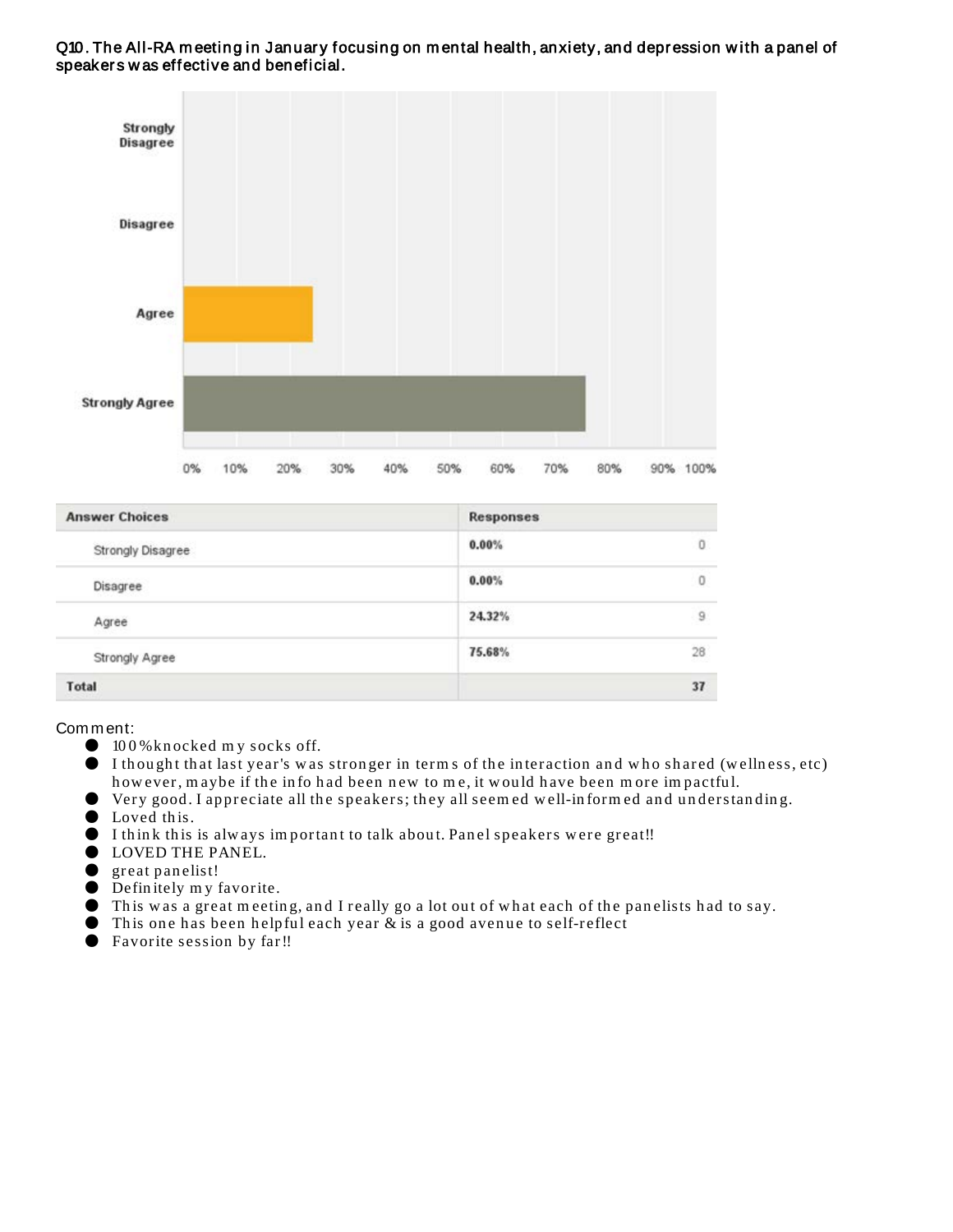### Q11. The All-RA meeting in February focusing on conversations about alcohol was effective and beneficial.



| <b>Answer Choices</b> | <b>Responses</b> |              |
|-----------------------|------------------|--------------|
| Strongly Disagree     | 2.70%            |              |
| Disagree              | 16.22%           | $\mathsf{6}$ |
| Agree                 | 37.84%           | 14           |
| Strongly Agree        | 43.24%           | 16           |
| Total                 |                  | 37           |

- I came in like "ugh another conversation about alcohol" but left feeling great about it. I thought it was awesome to hear from older people talking about post-grad life with it.
- I was like ugh not this again! but maybe it was good for me. I just felt like it was another lecture after a lon g day of class
- The conversation shows that PLNU culture is changing, and people are aware of it, which is good.
- I liked breaking the barrier between us and faculty when it comes to discussions about alcohol.
- Definitely a necessary discussion. This topic causes a lot of frustration on our part, but J eff does a good job with talking about it.
- Was a really good conversation and I think it should always be a topic to talk about, however maybe earlier in the year or semester. Also focus more on not informing what it is but informing what we sh ould do as Ra's
- thanks for creatin g tim e for this topic!
- This conversation felt very similar to the one we had during RA training. Still useful information, I'm still not entirely sure how I feel about Point Loma's alcohol policy.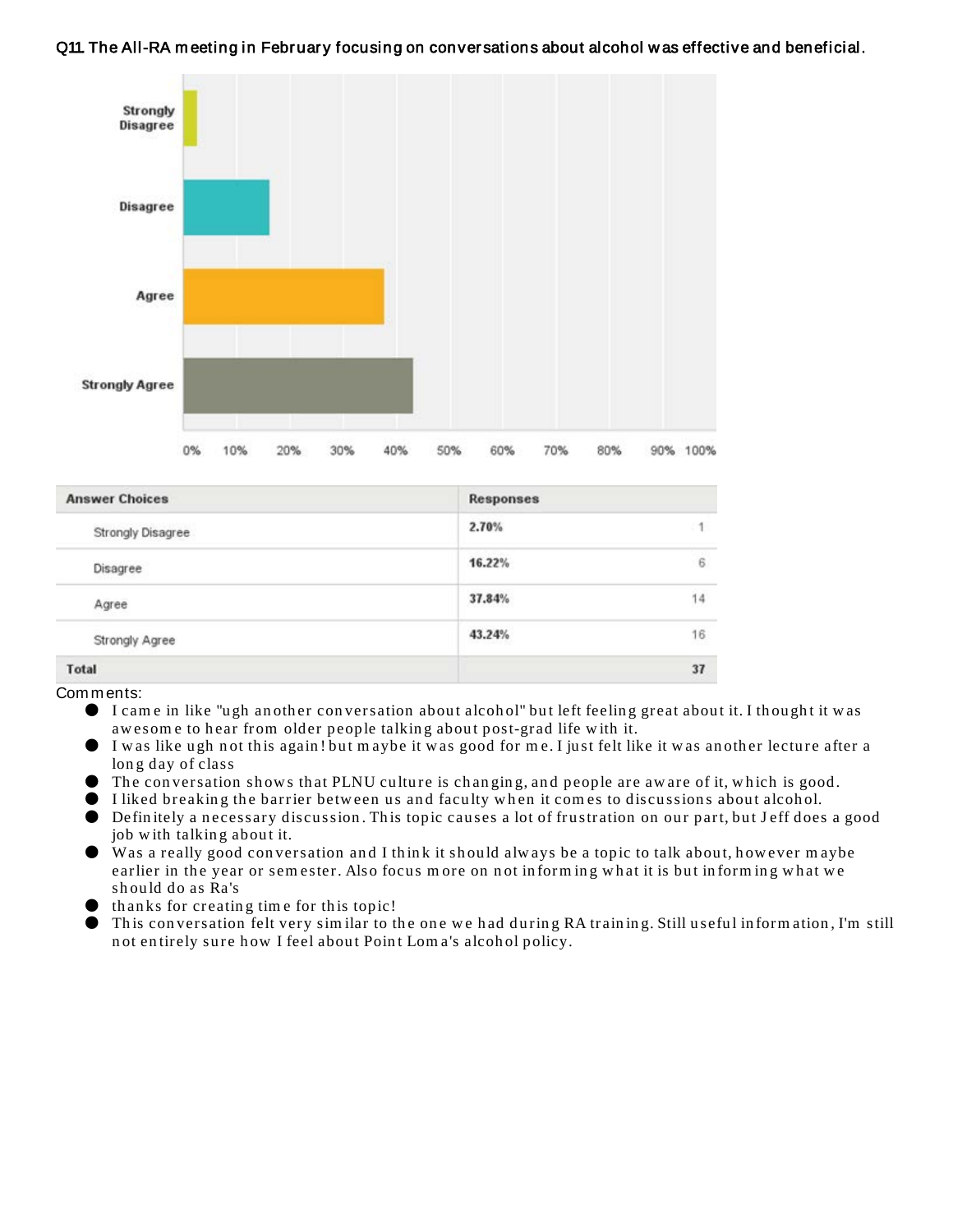# Q12. The All-RA meeting in March focusing on calling and vocation was effective and beneficial.



| <b>Answer Choices</b> | <b>Responses</b> |     |
|-----------------------|------------------|-----|
| Strongly Disagree     | 2.70%            |     |
| Disagree              | 2.70%            | 1.1 |
| Agree                 | 43.24%           | 16  |
| Strongly Agree        | 51.35%           | 19  |
| Total                 |                  | 37  |

- O-S-V, O-S-V, O-S-V! Killed it. High ly recom m en d doin g th is again . It w as at a perfect tim e, too.
- the tool from OSV was awesome. I had to talk about my strengths and dreams and skills and people who know me (like my RA team) would have been better because this was a discussion about personality etc.
- Really helped put things in to perspective.
- **O** Great job by OSV getting air time with the students.
- Wasn't there.
- I loved brin gin g in Nick an d Dan n y, great tou ch .
- I (and I'm sure other seniors have been feeling the same way) have been feeling really burnt out from talking about calling and vocation. This is a topic that was covered in detail in my capstone course for m y m ajor.
- Second favorite!! Love calling vs. Career conversations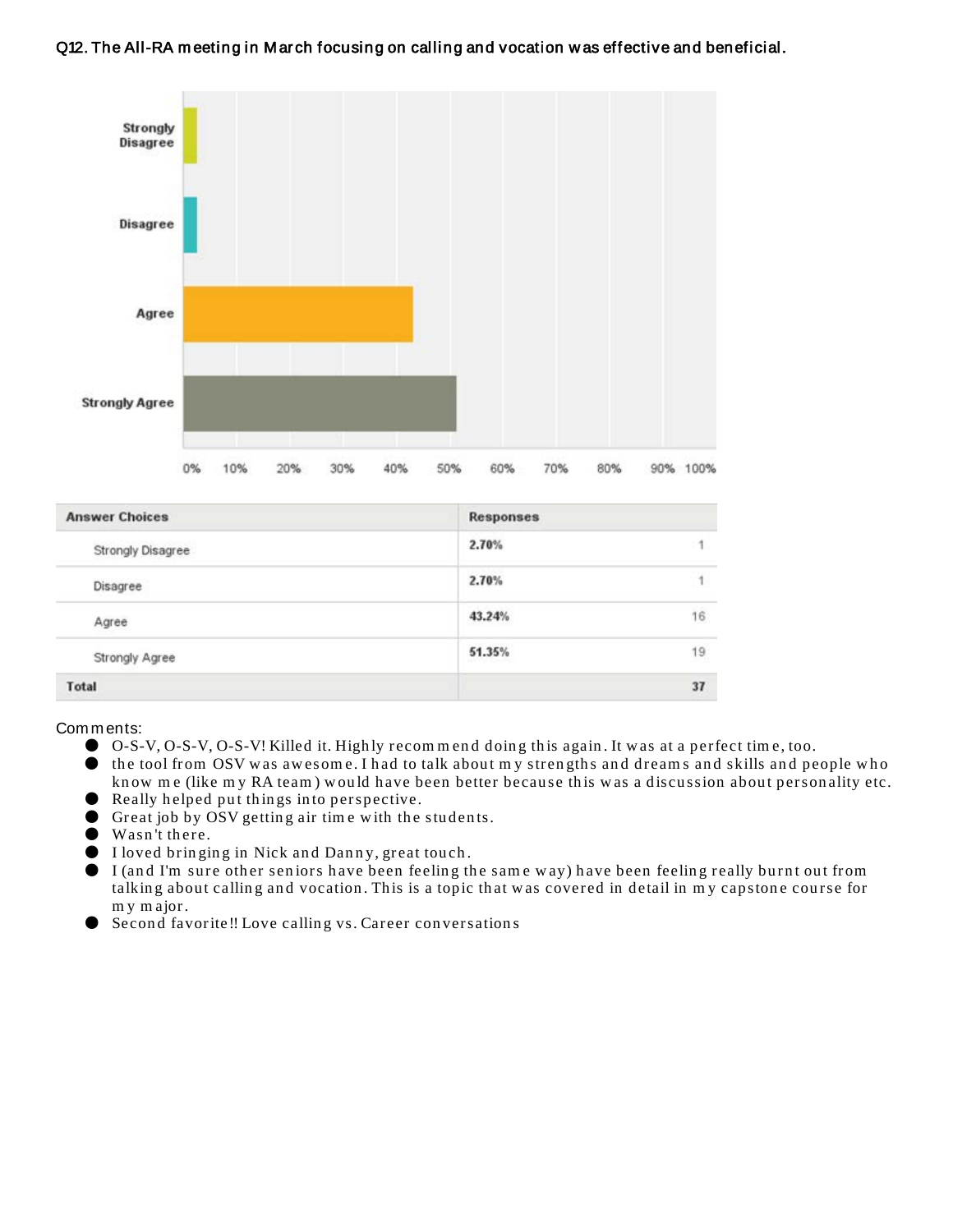

# Q13. The All-RA meeting in April focusing on transitions and the ResLife alumni panel was effective and beneficial.

| <b>Answer Choices</b> | <b>Responses</b> |    |
|-----------------------|------------------|----|
| Strongly Disagree     | 2.70%            |    |
| Disagree              | 8.11%            | 3  |
| Agree                 | 24.32%           | 9  |
| Strongly Agree        | 64.86%           | 24 |
| Total                 |                  | 37 |

- $\bullet$  I would have liked to hear from alumni who graduated at least 3 years ago.
- "RELEVANT
- I would like to say that the physical space of ferm an ian w ith all of us cram m ed in there an d trying to look to the front at all the various panels made for an aw kward set up. A room with more space, and some variation to the seating arrangement (like audience seating) would help everyone engage I think. "
- It's alw ays good to hear from people w ho have w alked the path before.
- $\bullet$  I unfortunately didn't take a ton away from this panel.
- I didn 't like th e pan el discu ssion s, I th ou gh t th at all sen ior celebration m ean t that the sen iors would get to be prayed over or people would've written special n otes but in stead we listen ed to people that had pretty su ccessfu l lives th at are all livin g in San Diego. I didn 't en joy th is last RA m eetin g an d didn 't fin d it ben eficial
- I understand it's hard to get people who are not in San Diego but there wasn't a ton of diversity in terms of age and what they are each doing. It felt a little like everyone was saying the same thing
- I saw on the calendar that it was called the Senior Celebration, and honestly as a senior I found the panel biased tow ards individuals who stay very connected to PLNU and in general the questions made me m ore anxious about graduating. It could have been cool to celebrate the year maybe with a slideshow and com m em orating the seniors graduating.
- This was a great meeting, and it was interesting hearing what the panelists had to say. I wish there had been a little more diversity on the panel, but still beneficial and fun.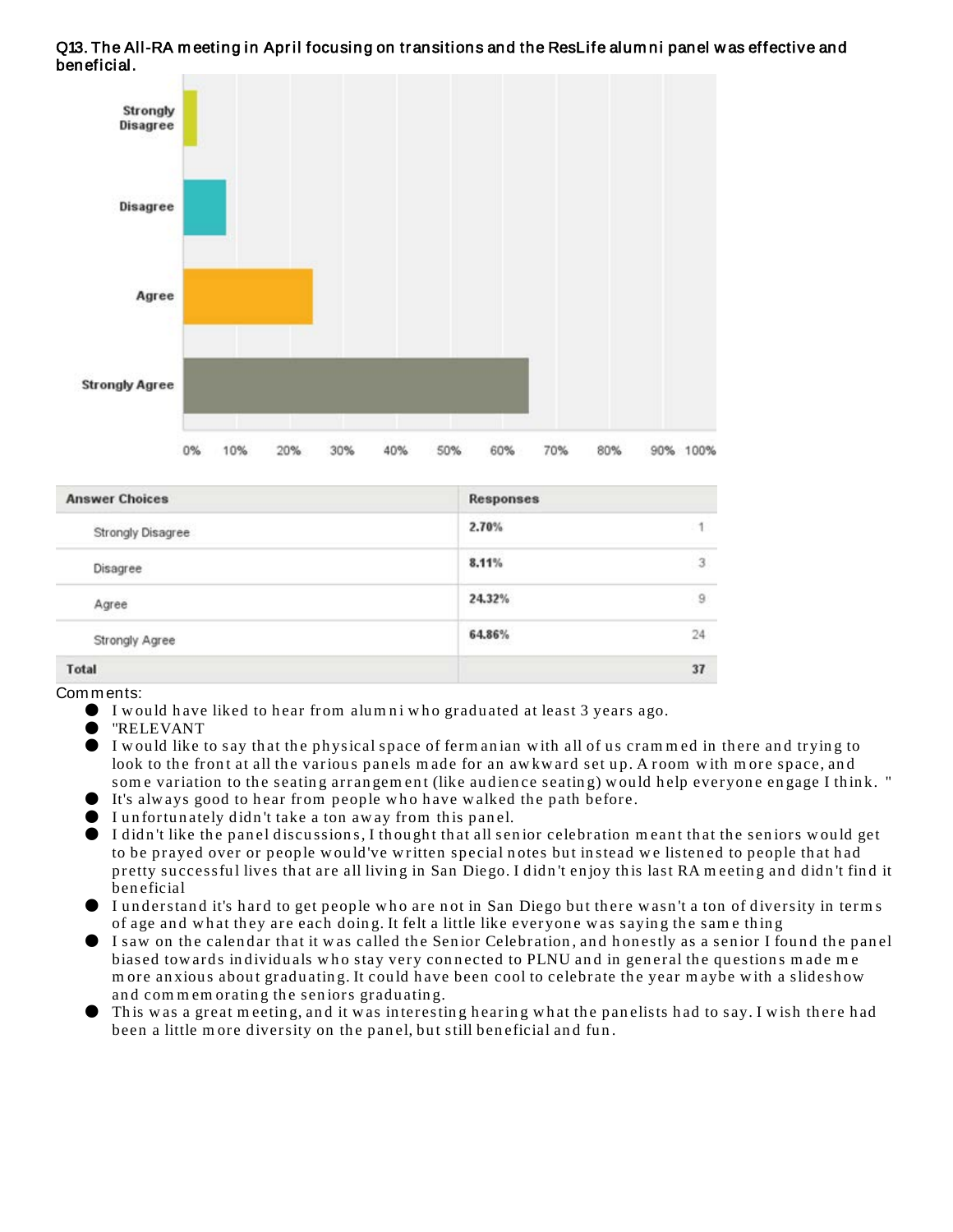# Q14. I currently serve as an RA in :



| <b>Answer Choices</b> | Responses |                |
|-----------------------|-----------|----------------|
| Nease Hall East       | 13.51%    | 5              |
| Nease Hall West       | 16.22%    | 6              |
| Klassen Hall          | 5.41%     | $\,2$          |
| Hendricks Hall        | 0.00%     | $\bf 0$        |
| Young Hall            | 10.81%    | 4              |
| Wiley Hall            | 10.81%    | 4.             |
| Finch Hall            | 10.81%    | 4              |
| Goodwin Hall          | 10.81%    | $\frac{4}{3}$  |
| Flex Housing          | 18.92%    | $\overline{7}$ |
| Colony                | 2.70%     | $\mathbf{1}$   |
| Total                 |           | 37             |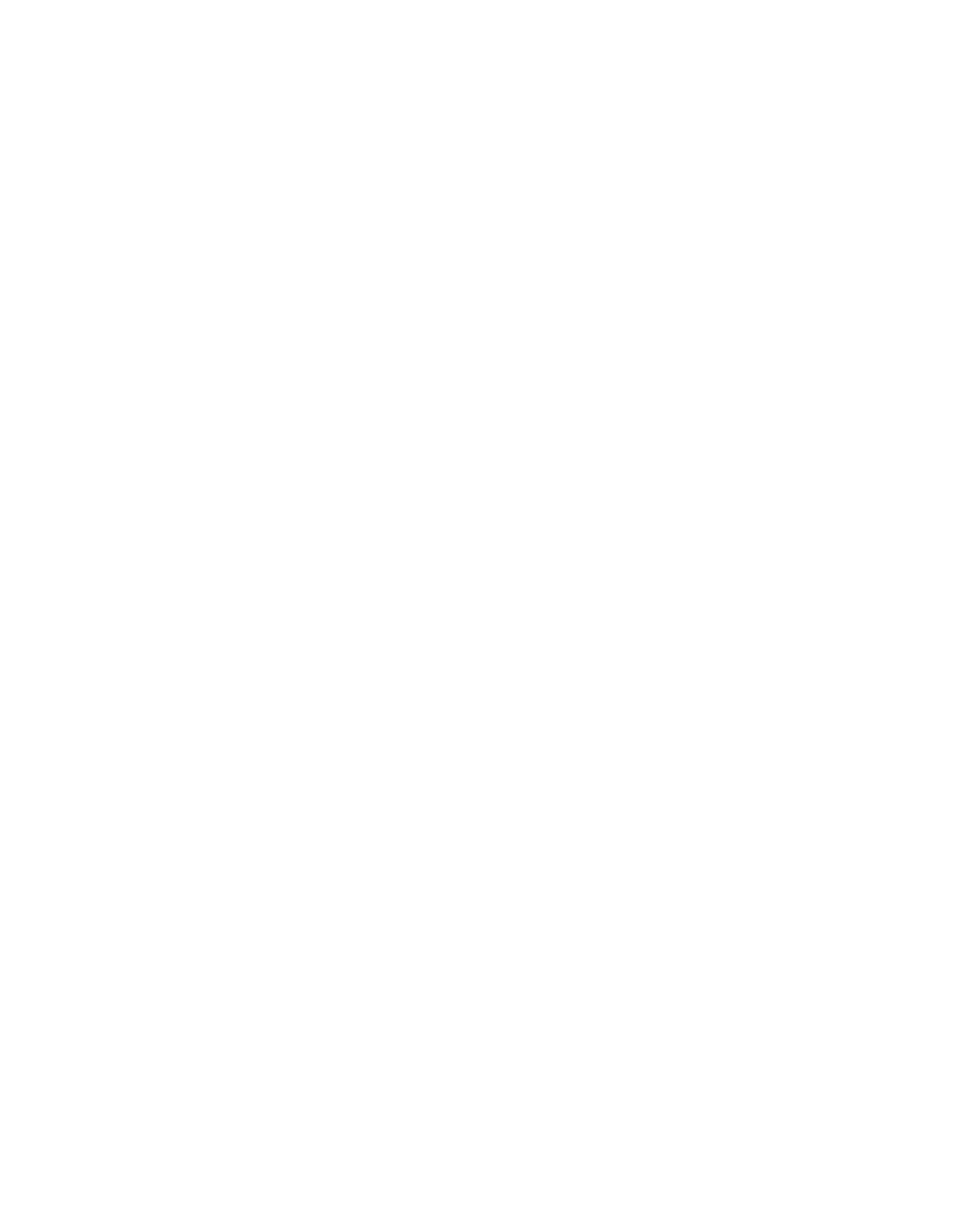# Q15. What is your gender ?



| <b>Answer Choices</b> | Responses |    |
|-----------------------|-----------|----|
| Female                | 70.27%    | 26 |
| Male                  | 29.73%    | 11 |
| <b>Total</b>          |           | 37 |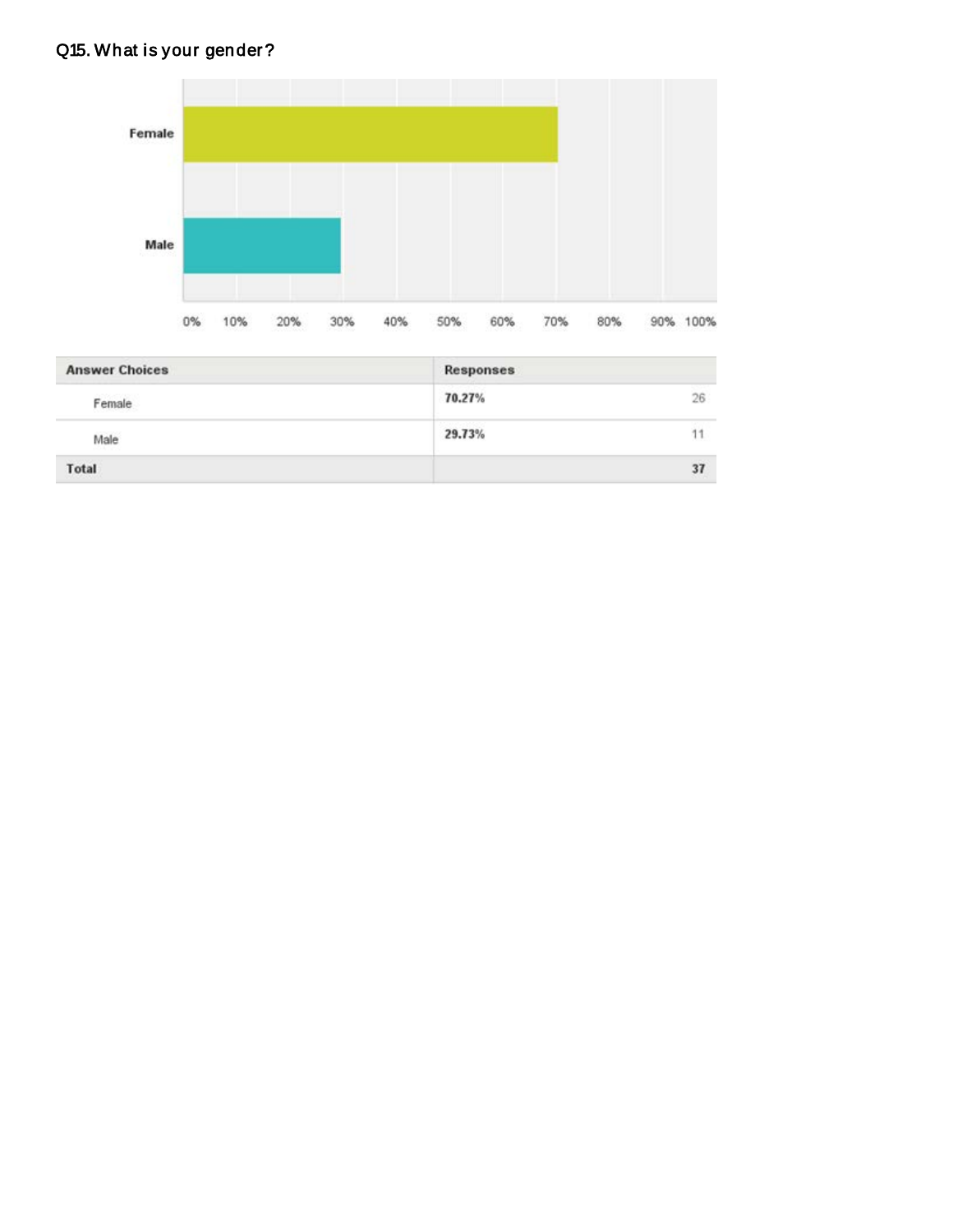# Q16. Select how many years you have been a college student, including this current academic year.



| <b>Answer Choices</b> | Responses |    |
|-----------------------|-----------|----|
| $\overline{2}$        | 10.81%    |    |
| 3                     | 32.43%    | 12 |
| 4                     | 51.35%    | 19 |
| 5                     | 5.41%     | 2  |
| Total                 |           | 37 |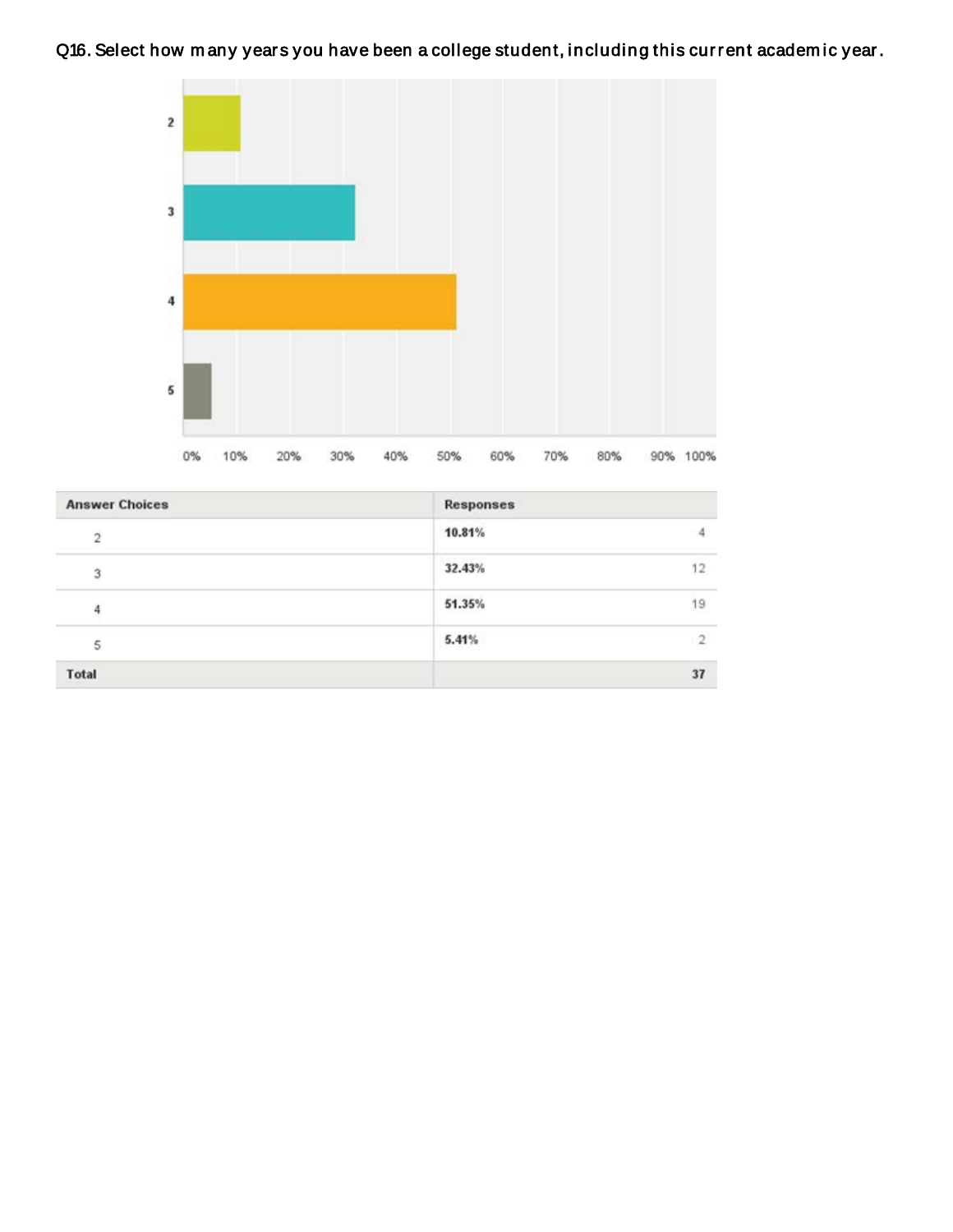# 17. Is this your first, second, or third year working for PLNU ResLife?



| <b>Answer Choices</b> | Responses |    |
|-----------------------|-----------|----|
| First Year            | 64,86%    | 24 |
| Second Year           | 24.32%    | 9  |
| Third Year            | 10.81%    | 4  |
| <b>Total</b>          |           | 37 |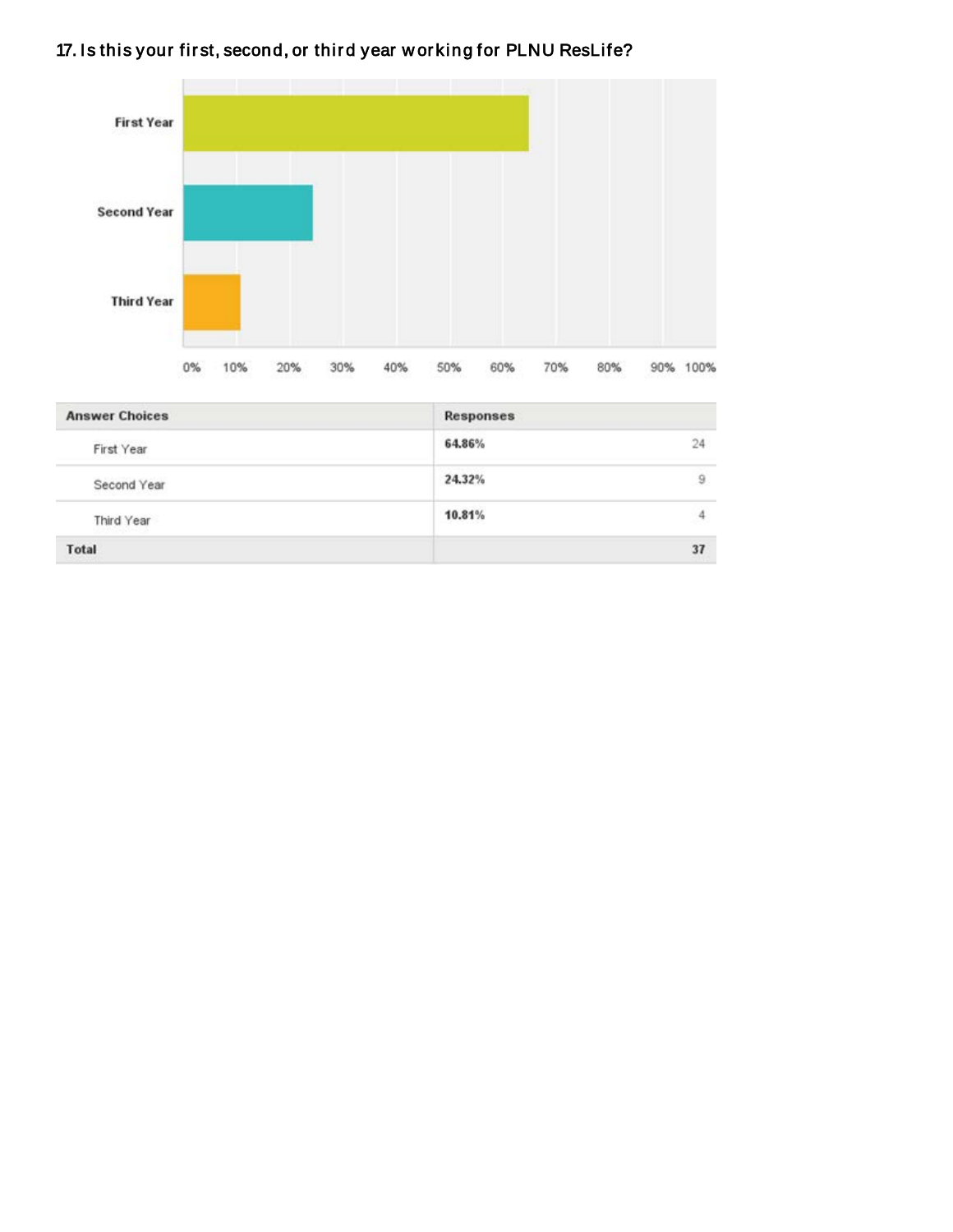# Appendix B: RA Evaluation # 4

\*To be com pleted by Resident Assistant and the Resident Director.

RA to fill out:

1. What have you learned about yourself as you've experienced the w ork of an RA, and w orked tow ard your goals?

RD to fill out:

1. What have been areas of strength and grow th for this RA throughout the year?

2. As this RA m oves forw ard as a professional, identify w ays in w hich they can further cultivate leadership qualities.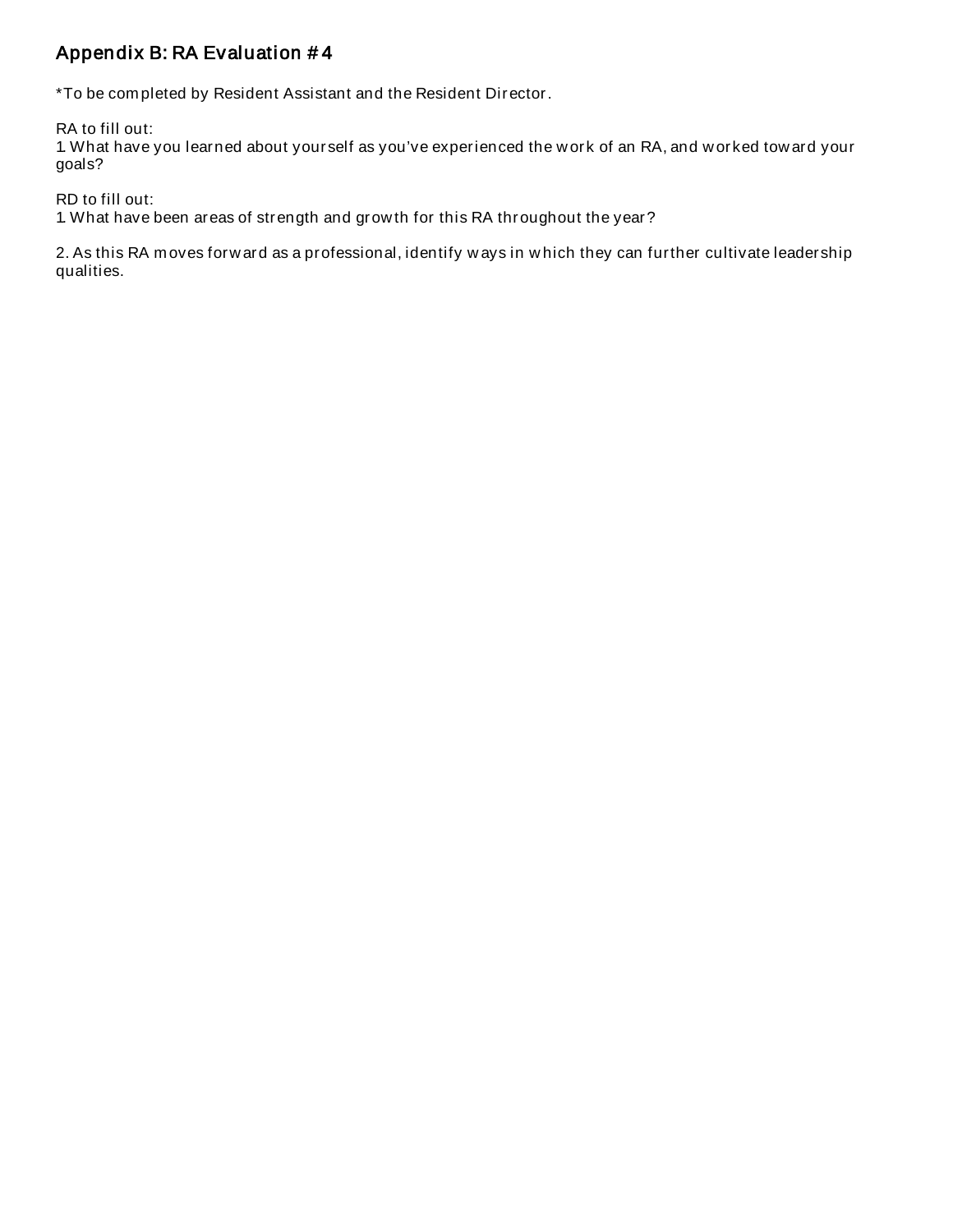# Appendix C: Weekly Outlooks

Freshmen RA Weekly Outlook

#### Professional Feedback

Please give feedback on the past RA m eeting (all-RA or individual staff). What topics w ould you like to be addressed in our next m eeting?

### Com munity Engagement

Plans for the w eek: What are your cam pus involvem ents this w eek?

When are you going to do your walk around this week? (Outline your plans and what you need from me)

Looking ahead to your Weekly Email:

What are some highlights that you will be sending out in your weekly email? (Campus/ASB events this week, Athletic games, Musoffee, Brew ed Aw akening, Created Space, Alpha Group, etc.)

Budget/Resources:

How much money is remaining in your budget? Do you need a cash advance?

Do you need any other resources from me this week? (questions answered, supplies, etc.)

**Reflection** 

Culture and Environm ent: Describe the hall culture over the past w eek: (cleanliness of hallw ay and bathroom s, courtesy hours, respect, etc.)

Any concerns or updates on your floor/overall building facilities? (outstanding w ork orders, damage, cleanliness, etc.)

Describe m eaningful contact you have had w ith your residents in the past w eek.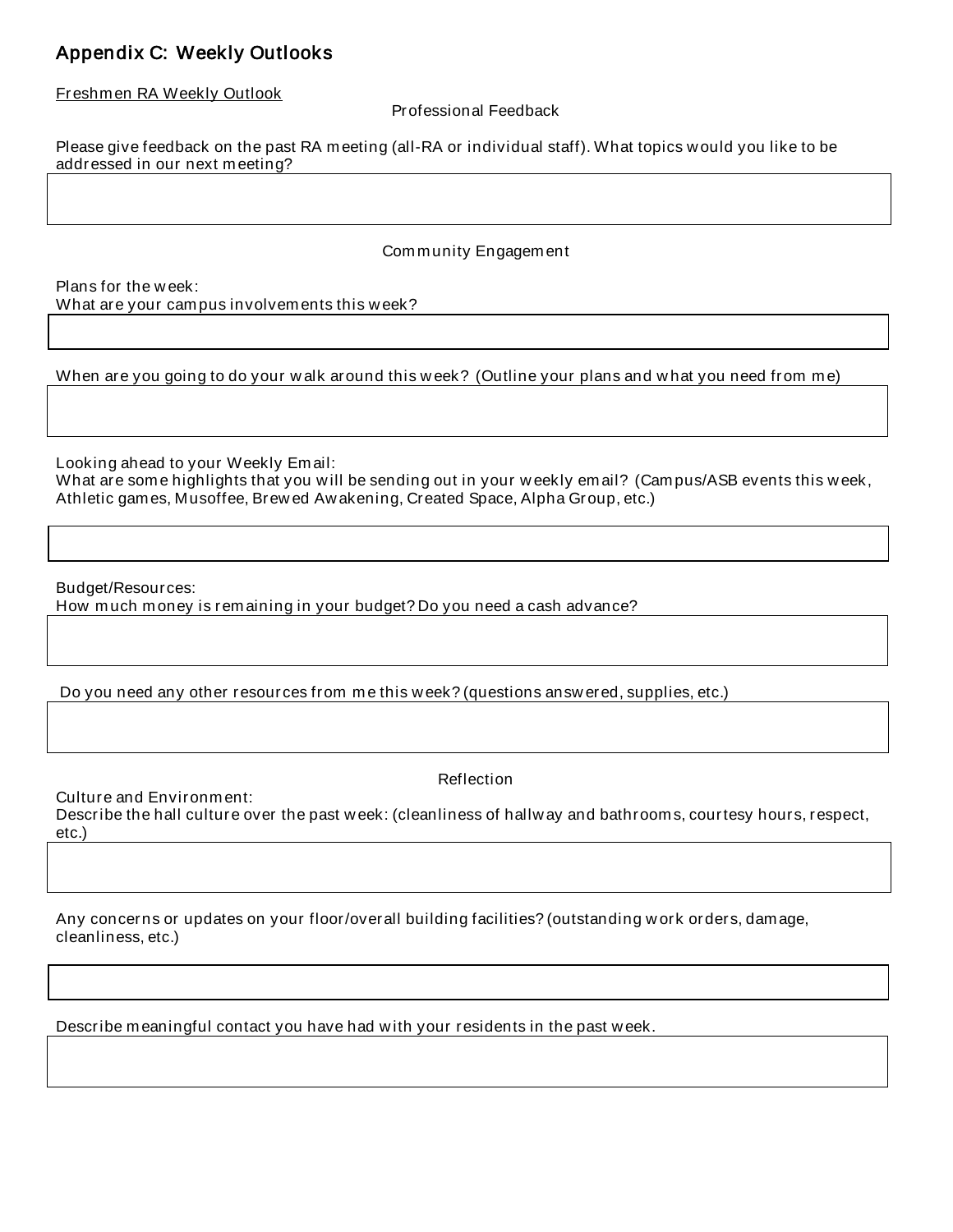Are there any residents you are concerned or curious about? If so, what are you observing?

#### Person al Developm en t

Describe practices in which you were involved to encourage and sustain your holistic growth (physical, em otion al, spiritu al, m en tal). Wh at h ave you been learn in g th rou gh th ese tim es?

How can I be praying for you?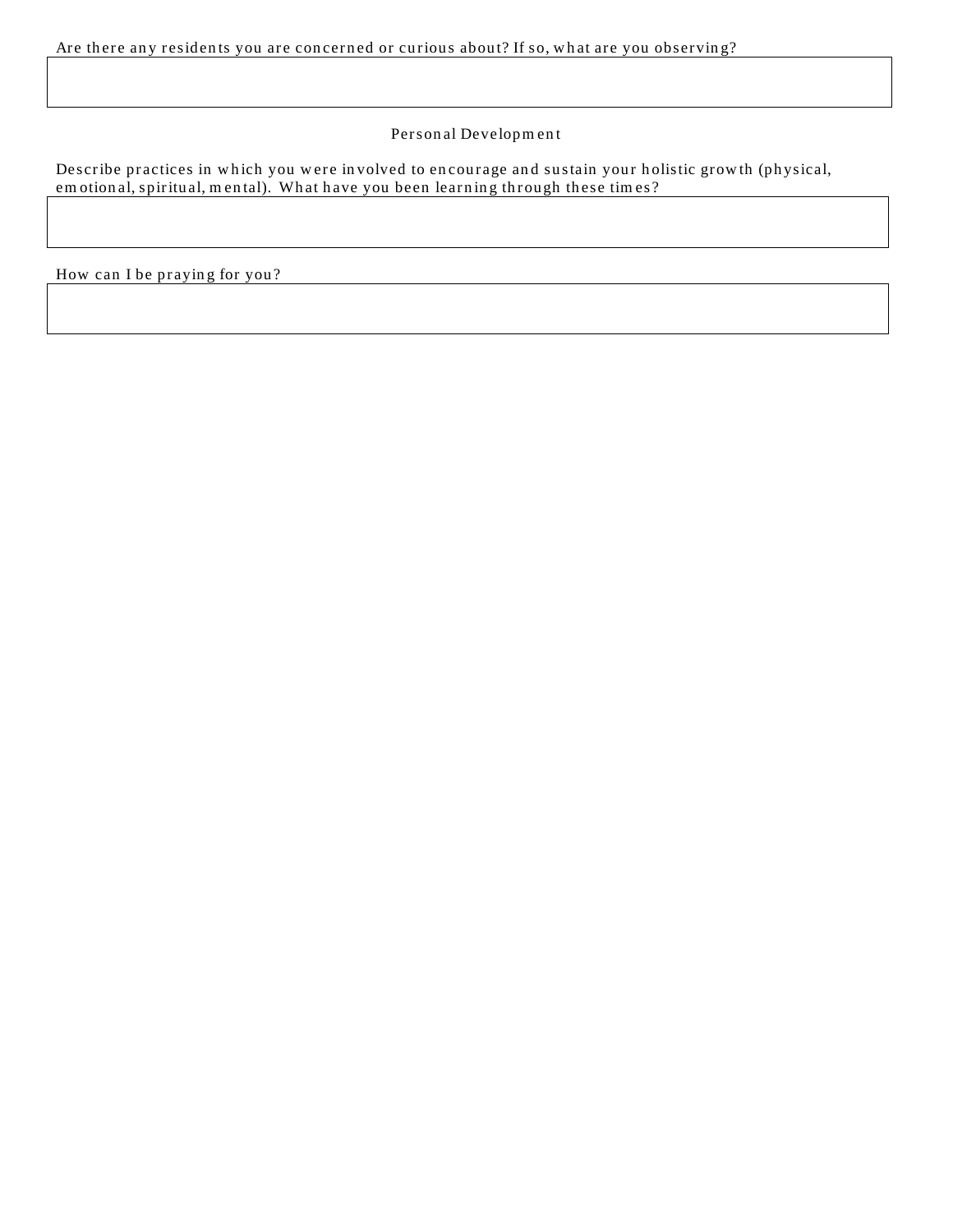#### Profession al Feedback

Please give feedback on the past RA meeting (all-RA or individual staff). What topics would you like to be addressed in our next meeting?

Culture and Environment:

Describe meaningful contact you have had with your residents in the past week. And/or do you have any concerns?

What do you notice about the physical environment of the floor/unit and overall building facilities? (cleanliness of hallway and bathrooms, kitchen, courtesy hours, respect, outstanding work orders, etc.)

Plans for the week:

Com m un ity En gagem en t

What are you highlighting in your next potty paper?

When are you going to do your walk around this week? (outline your plans and what you need from me) How did last week's walk around go?

Bu dget:

How m uch m oney is rem aining in your budget? Do you need a cash advance?

Person al Developm en t

Describe practices in which you were involved to encourage and sustain your holistic growth (physical, em otional, spiritual, mental). What have you been learning through these times?

How can I be praying for you?

Reflection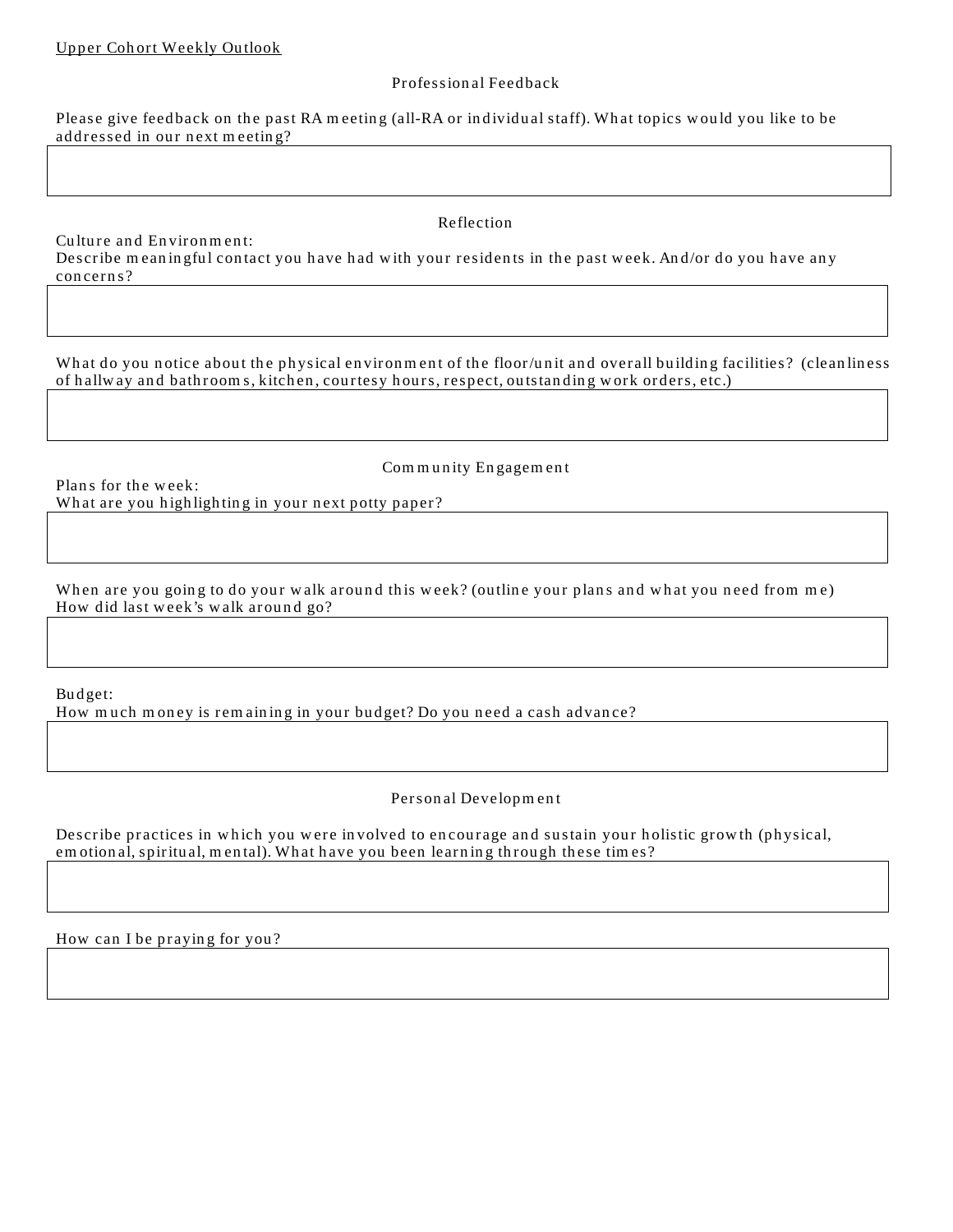#### Profession al Feedback

Please give feedback on the past RA meeting (all-RA or individual staff). What topics would you like to be addressed in our next meeting?

Plans for the week:

Com m un ity En gagem en t

What are you highlighting in your next apartment paper?

When are you going to do your walk around this week? How did last weeks go? (outline your plans or what you need from me)

Plans for the Month:

What on campus event(s) will you attend?

Bu dget:

How m uch m oney is rem aining in your budget? Do you need a cash advance for this week or m onth?

Culture an d En viron m en t:

Reflection

Describe meaningful contact you have had with your residents in the past week. And/or do you have any concerns?

What do you notice about your physical environment? (Apartments, walkways, laundry rooms, work orders, courtesy hours, respect etc.)

Person al Developm en t

Describe practices in which you were involved to encourage and sustain your holistic growth (physical, em otional, spiritual, mental). What have you been learning through these times?

How can I be praying for you?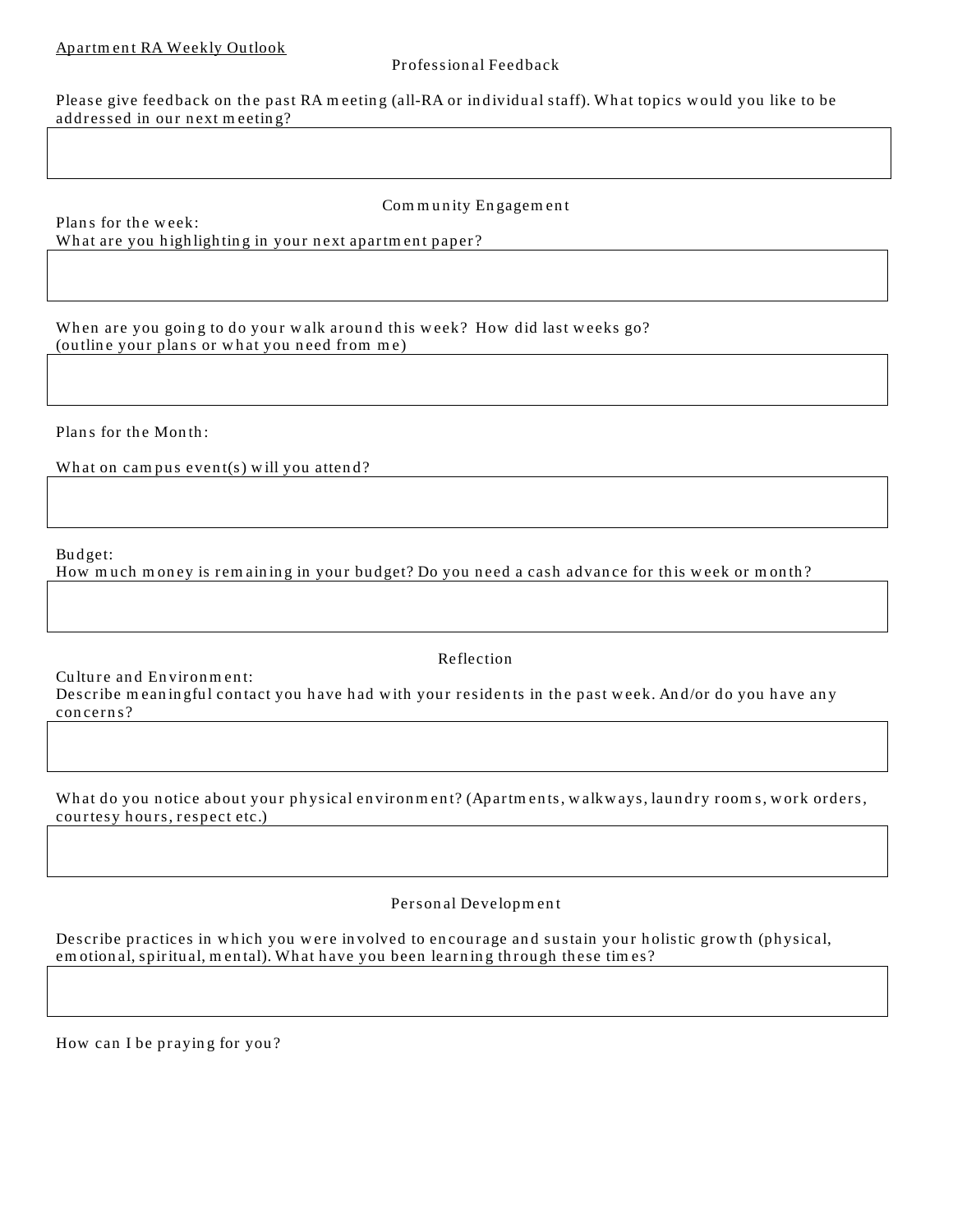# Appendix D: RA Job Descr iption 2017-2018

Resident Assistants (RAs) at PLNU that serve in our traditional dorms (also known as residence halls) serve for up to 20 hours per week. This includes dorms that serve our freshmen cohort (Nease Hall floors 1-5, Hendricks Hall & Klassen Hall), and our upper cohort (Nease Hall floors 6-8, Young Hall, Wiley Hall, Finch Hall & Goodwin Hall).

RAs at PLNU that serve in our apartments serve for up to 10 hours per week. This includes Flex Housing and Colony Apartments.

RAs at PLNU that serve during the summer serve for up to 10 hours per week. Summer RAs can work in Colony Apartments or Young.

# Weekly Com m itm ents for all RAs

| Weekly RA Staff Meeting         | 2 hours (Meet from $7 - 9$ pm every Monday)                            |
|---------------------------------|------------------------------------------------------------------------|
| One-on-one meeting with RD      | 1hour (Meet every other week)                                          |
| Weekly RA Outlook               | Thour (Take time to reflect and look ahead to the week)                |
| Administrative Responsibilities | 1-2 hours (Work Orders, Health & Safety Inspections, etc.)             |
| Box Duties                      | 2-4 hours per week and weekends as assigned                            |
| RA On Duty Responsibilities     | RA is available within 15 minutes of campus, and present in the hall   |
|                                 | overnight. RAs are assigned on average one on duty day a week, and 2-3 |
|                                 | on duty weekends a semester.                                           |

\*Flex and Colony RAs do not have box duties. They do have RA on Duty responsibilities.

# Position Descr iption

The following describes the RA position at PLNU. While this description captures the work of all RAs at PLNU, the way in which an RA lives out his or her work will be strategic and adaptive to best serve the specific cohort. Focus of the work is to recognize, engage and resource.

### Recognize what is happening in the dorm or apartm ent

- Recogn ize the culture of the livin g en viron m en t
	- Participate in in terperson al relation ships with residen ts
	- Observe residen t dyn am ics
	- Recognize the needs of the physical environment
		- Observe facilities n eeds & su bm it w ork orders
		- Con du ct Health & Safety In spection s
		- Su pport th e im plem en tation of Bed Bu g in spection & treatm en t
		- $\circ$  Connect students to the wellness center who face health challenges
		- Com plete Ch eck in an d Close Dow n
- Be mindful of your own personal and professional growth and development. This includes your academ ics, profession alism , tim e m an agem en t, bou n daries, w ellbein g.

Engage with the dorm or apartm ent

- Engage with your RD
	- Attend bi-m on thly 1-1 m eetin gs
	- Update RDs in real tim e as residen t an d facilities n eeds arise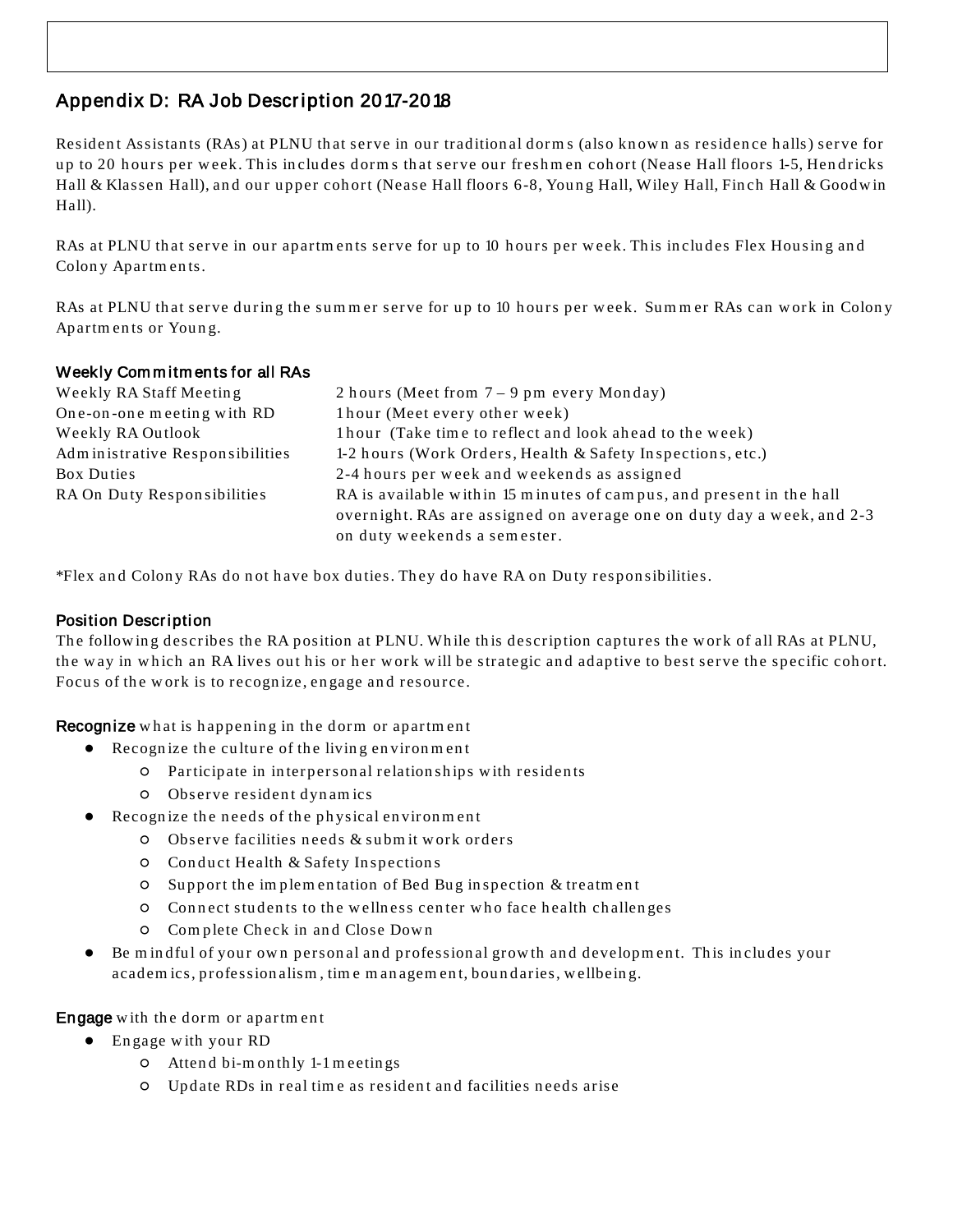- Com plete the RA Weekly Outlook
- Support RD response to student crisis and conduct incidents
- Engage with the RA team & ResLife
	- Attend w eekly staff m eeting
	- Collaborate w ith the RA team and RD to create all hall program m ing
	- Actively com municate regarding needs, issues and ideas
- Engage with residents
	- Create a form al m eans of comm unication w ith residents. This can include, but isn't lim ited to:
		- Freshmen Weekly Em ail
		- Upper Cohort Weekly Potty Paper
		- Apartments Monthly Flyer
	- Im plem en t on e creative social program per sem ester
	- $\circ$  Complete a weekly walk around of your living environment to observe the physical and cultural needs
	- Utilize and m an age a budget to support walk arounds and program m ing efforts

Be a resource to the students in the residence hall or apartment

- Em pow er students to own and hold their own educational experience
- Point students to campus resources
- Attend and publicize campus events and opportunities

# Position Expectations

The follow ing are expectations for Resident Assistants em ployed by PLNU:

- Maintain full time student status with minimum of 12 units, and a minimum GPA of 2.75
- Arrival on cam pus and continued service according to the follow ing dates:
	- RA Kick Off Event April 8th, 2017
		- Before the start of 1st sem ester, August 14, 2017 @ 5PM
	- Remain until Christm as Break close dow n, Decem ber 16th, 2017 @ 3PM
	- Before the start of 2nd sem ester, January 6, 2018 @ 5PM
	- Remain until Spring Break close dow n, March 3rd, 2018 @ 3PM
	- Remain until Graduation close dow n, May 7, 2018 @ 5PM
- Serve as RA on duty on long w eekends (holidays). Assignments will be rotated so that there is a balance of holiday w eekend w ork
- Be present on campus for at least 3 w eekends a month. Weekends aw ay should be pre-approved by the RD, w ith sensitivity to other m em bers of the team as w ell as cam pus life and job responsibilities.
- For RAs serving in traditional dorms, outside involvement (clubs, w ork, and other ministries) must be lim ited to 10 hours or less.
- For RAs w orking in apartments, outside involvements (clubs, w ork, and other ministries) must be lim ited to 20 hours or less
- Live in a manner that is consistent with a commitment to PLNU's mission and Student Handbook Guidelines.
- ResLife strongly encourages RAs to be committed m embers of a local church fellow ship

# Position Skills

The follow ing outlines various skills that RAs w ill utilize and develop throughout their w ork experience.

● Helping Skills Description: RAs m ust have helping skills sufficient to recognize students in need of assistance and connect those students to professionals that can help them . They also need helping skills sufficient to provide em otional support to students w ith less severe em otional challenges and those struggling with the routine stresses in college life.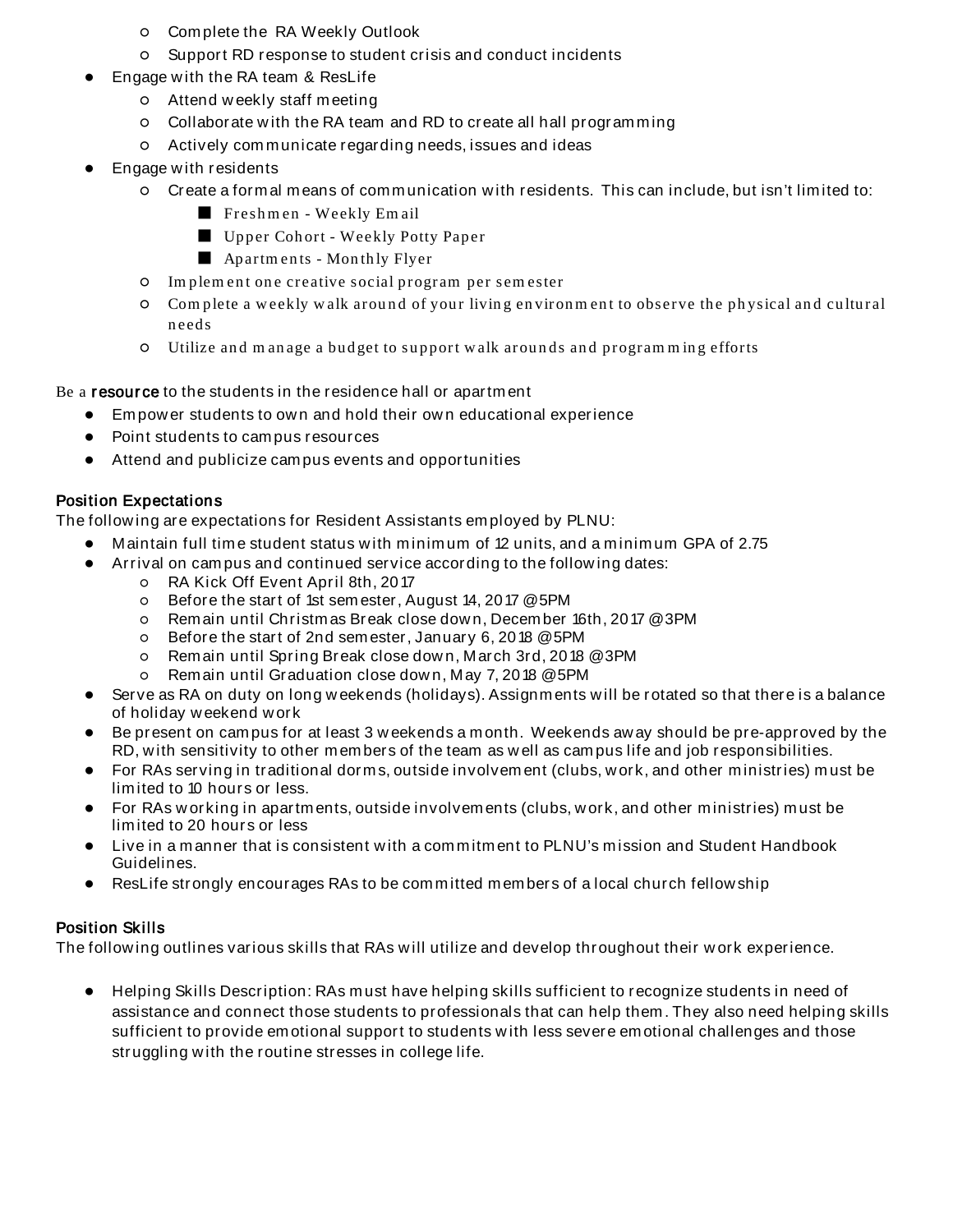- Crisis Managem ent Skills Description: Although most RAs never experience a major crisis, they must have the know ledge and training to respond appropriately when a student is in crisis or there is a threat to the safety of residents.
- Conflict Resolution Skills Description: Through discussion, patience, and time, the RA can resolve most conflict betw een students. Som e conflicts require the intervention of student affairs professionals w ith m ore training and skills. Conflicts resulting from students' refusal to follow institutional policies require an educational intervention addressed by the RA, but at other tim es require the educational intervention of student affairs professionals w ho can ensure uniform application of policy, fair treatm ent, appropriate record keeping, and the opportunity to change the behavior in question.
- Multicultural Skills Description: RAs have responsibility for diverse groups of students and students have the right to be free of mistreatment or negative bias based on race, gender, sexual orientation, ethnicity, religion, culture, age, or physical ability. RAs have a responsibility to treat all students fairly and show every student the sam e courtesy and friendship. When RAs observe behavior of residents that is disrespectful, it is their responsibility to address it.
- Administrative Skills Description: RAs help m anage the administrative tasks necessary to operate a residence hall. These duties require RAs to have good adm inistrative skills.
- Resource Skills Description: RAs help students navigate institutional offices, policies, and procedures. They are among the first people students seek out to answ er questions about the institution, to get help in using an institutional database system , or to discuss w here and how to get assistance at the institution.
- Problem Solving Skills Description: RA's are one of several sources students use w hen trying to resolve personal, financial, academ ic, or family problem s. Students benefit from the perspective of the RA w ho has know ledge of institutional resources and a systematic w ay to analyze the problems.
- Leadership Skills Description: RAs should exhibit the leadership qualities and skills that inspire students and put the interests of residents and the ResLife program ahead of their own self-interests.
- Educational Skills Description: RAs educate other students by leading programs, organizing group activities, developing com munity in their living units, connecting students w ith other educational activities, stim ulating discussions among students about academ ic and nonacadem ic topics, and helping to create opportunities for students to interact and learn from one another.
- Relationship Skills Description: RAs need to have good people skills, enjoy personal interaction, and convey a sense of w armth and approachability.
- Technology Skills Description: RAs need to be able to communicate with other students using contem porary electronic form s of com munication and be sufficiently know ledgeable about current technology in order to provide basic help to students or know how to get them the help they need.
- Student Skills Description: The RA's first responsibility is to be a student. ResLife programs have an ethical responsibility to m ake sure that the responsibilities of the RA position do not hinder students from com pleting academ ic w ork and graduating.